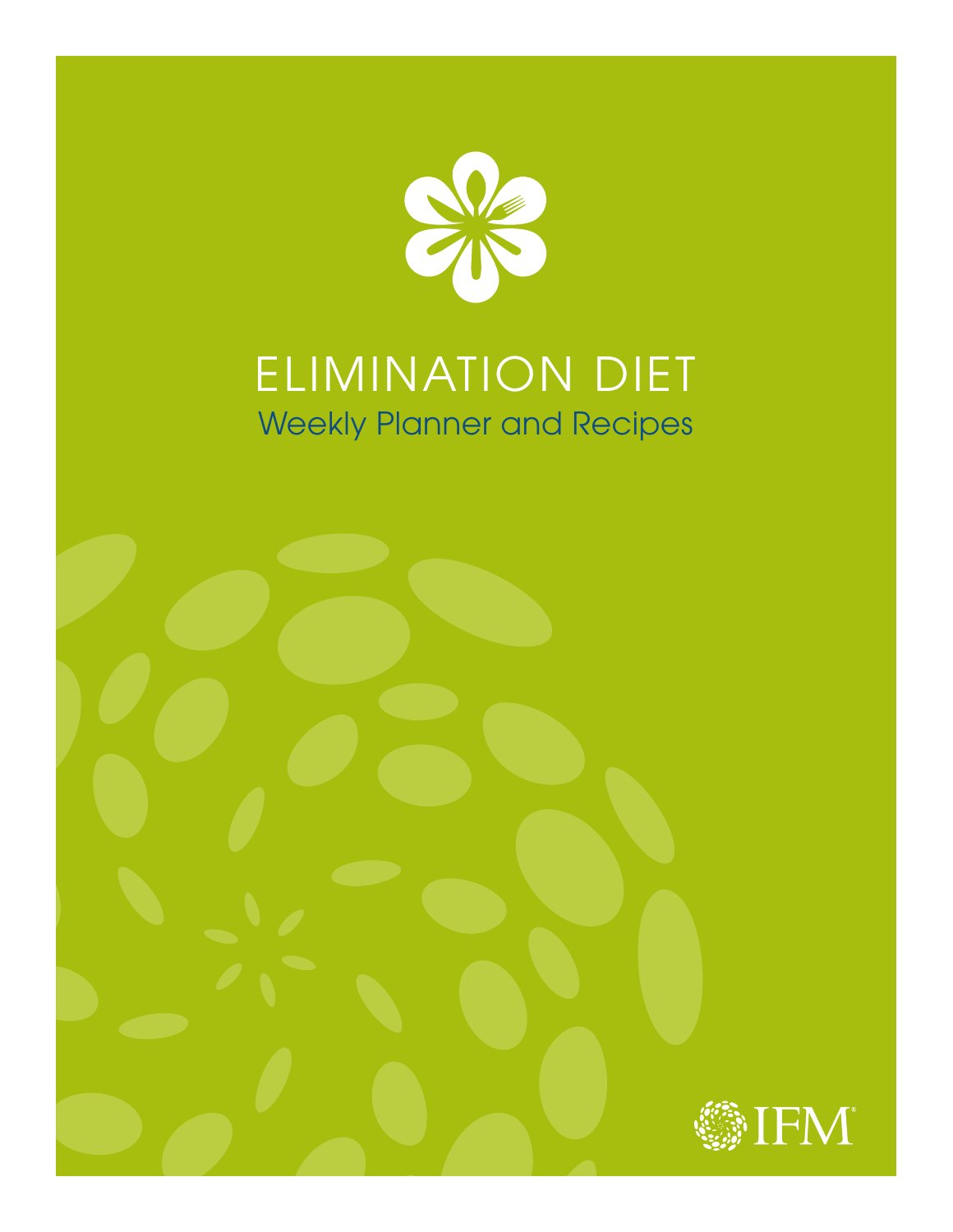

|                  | <b>DAY 1</b>                                                                                                                                          | DAY <sub>2</sub>                                                                                                     | DAY <sub>3</sub>                                                                                                                                  | DAY 4                                                                                                                                                                          | DAY <sub>5</sub>                                                                                                               | DAY 6                                                                                                      | DAY 7                                                                                                                          |
|------------------|-------------------------------------------------------------------------------------------------------------------------------------------------------|----------------------------------------------------------------------------------------------------------------------|---------------------------------------------------------------------------------------------------------------------------------------------------|--------------------------------------------------------------------------------------------------------------------------------------------------------------------------------|--------------------------------------------------------------------------------------------------------------------------------|------------------------------------------------------------------------------------------------------------|--------------------------------------------------------------------------------------------------------------------------------|
| <b>Breakfast</b> | • Overnight<br>Steel-Cut<br>Oats (gluten<br>$free)$ *<br>$\blacksquare$ Pecans<br><b>Blueberries</b>                                                  | $\blacksquare$ Kale<br>Pineapple<br><b>Banana</b><br>Smoothie*                                                       | • Chia Seed<br>Applesauce<br>Bread*<br>Sage Turkey<br>Sausage*                                                                                    | <b>Toasted</b><br><b>Gluten Free</b><br><b>Bread</b><br><b>Almond</b><br><b>Butter</b><br>$\blacksquare$ Seasonal<br>Fresh Fruit                                               | <b>Strawberry</b><br>Mango<br>Smoothie*                                                                                        | <b>Pumpkin</b><br>Oatmeal<br>Pancakes*<br>LO Sage<br>Turkey<br>Sausage*                                    | <b>Apple</b><br>Cinnamon<br>Amaranth<br>Porridge*<br><b>Toasted</b><br><b>Walnuts</b>                                          |
| <b>Snack</b>     | • Almonds<br><b>Fresh Pear</b>                                                                                                                        | $\blacksquare$ Fresh<br><b>Strawberries</b><br><b>Pumpkin</b><br>Seeds                                               | <b>Apple Slices</b><br><b>Sunflower</b><br><b>Seed Butter</b>                                                                                     | <b>Berries</b><br>$\blacksquare$ Walnuts                                                                                                                                       | LO Chia Seed<br>Applesauce<br>Bread*<br>Hot<br>Peppermint<br>Tea                                                               | Celery<br>• Almond<br><b>Butter</b>                                                                        | $\blacksquare$ Banana<br><b>Sunflower</b><br><b>Seed Butter</b>                                                                |
| Lunch            | • Quinoa Salad<br>with Chicken,<br>Grapes, and<br>Almonds*                                                                                            | • Quick Brown<br><b>Rice and</b><br><b>Black Bean</b><br>Bowl*<br>Fresh Salsa                                        | LO Oven-<br><b>Baked Lentil</b><br>and Split Pea<br>Soup*<br>Fresh<br>Veggies, cut<br>up Broccoli/<br>Celery                                      | • Chopped<br>Salad with<br>Tuna*<br>Sesame Rice<br>Crackers                                                                                                                    | <b>Three Bean</b><br>Vegetable<br>Chili*<br>L <sub>O</sub><br>Guacamole*                                                       | <b>LO</b> Sweet<br>Potato and<br>Kale Soup or<br><b>Three Bean</b><br>Vegetable<br>Chili*<br>Rice Crackers | • Almond<br>Cocoa<br>Smoothie*                                                                                                 |
| <b>Snack</b>     | <b>Sugar Snap</b><br>Peas and<br><b>Carrot Sticks</b><br><b>Fresh Salsa</b>                                                                           | $\blacksquare$ Celerv<br>Sweet Potato<br>Hummus*                                                                     | <b>LO Savory</b><br>Seed<br>Crackers*<br>LO Sweet<br>Potato<br>Hummus*                                                                            | Red Pepper<br><b>Strips, Celery</b><br><b>Sticks</b><br>• Guacamole*                                                                                                           | <b>Pumpkin</b><br>Seeds<br><b>Balsamic</b><br>Roasted<br>Beets*                                                                | $\blacksquare$ Fresh Pear<br><b>Sunflower</b><br>Seeds                                                     | • Rice Crackers<br>Roasted Beet<br>Hummus*                                                                                     |
| <b>Dinner</b>    | <b>Baked</b><br>Salmon with<br>$Dill^*$<br>Oven-<br>Roasted<br>Vegetables*<br>Mixed Green<br>Salad<br><b>Everyday</b><br><b>Basic</b><br>Vinaigrette* | Oven-Baked<br>Lentil and<br>Split Pea<br>Soup*<br><b>Savory Seed</b><br>Crackers*<br><b>Fruity Spinach</b><br>Salad* | Coconut<br>Chicken*<br>• Nutty Green<br>Rice*<br>• Spring Mix<br>Salad with<br><b>Tomatoes</b><br><b>Everyday</b><br><b>Basic</b><br>Vinaigrette* | <b>Broiled Lamb</b><br>Chops with<br>Rosemary*<br>• Simple<br>Roasted<br><b>Butternut</b><br>Squash*<br>• Roasted<br>Pecans and<br><b>Fresh Pears</b><br>with Mixed<br>Greens* | <b>Sweet Potato</b><br>and Kale<br>Soup* (served<br>over)<br>• Cilantro Lime<br>Cauliflower<br>Rice*<br>$F$ Fresh<br>Pineapple | - Walnut-<br>Crusted Fish*<br>■ Steamed<br><b>Broccoli</b><br><b>Yellow Rice*</b>                          | <b>Baked</b><br>Chicken with<br>Cabbage,<br>Carrots, and<br>Onions*<br><b>Fresh Berries</b><br>with Coconut<br>Mango<br>Cream* |

*\*See IFM-Comprehensive Elimination Diet Recipe File for recipes Leftover – LO*

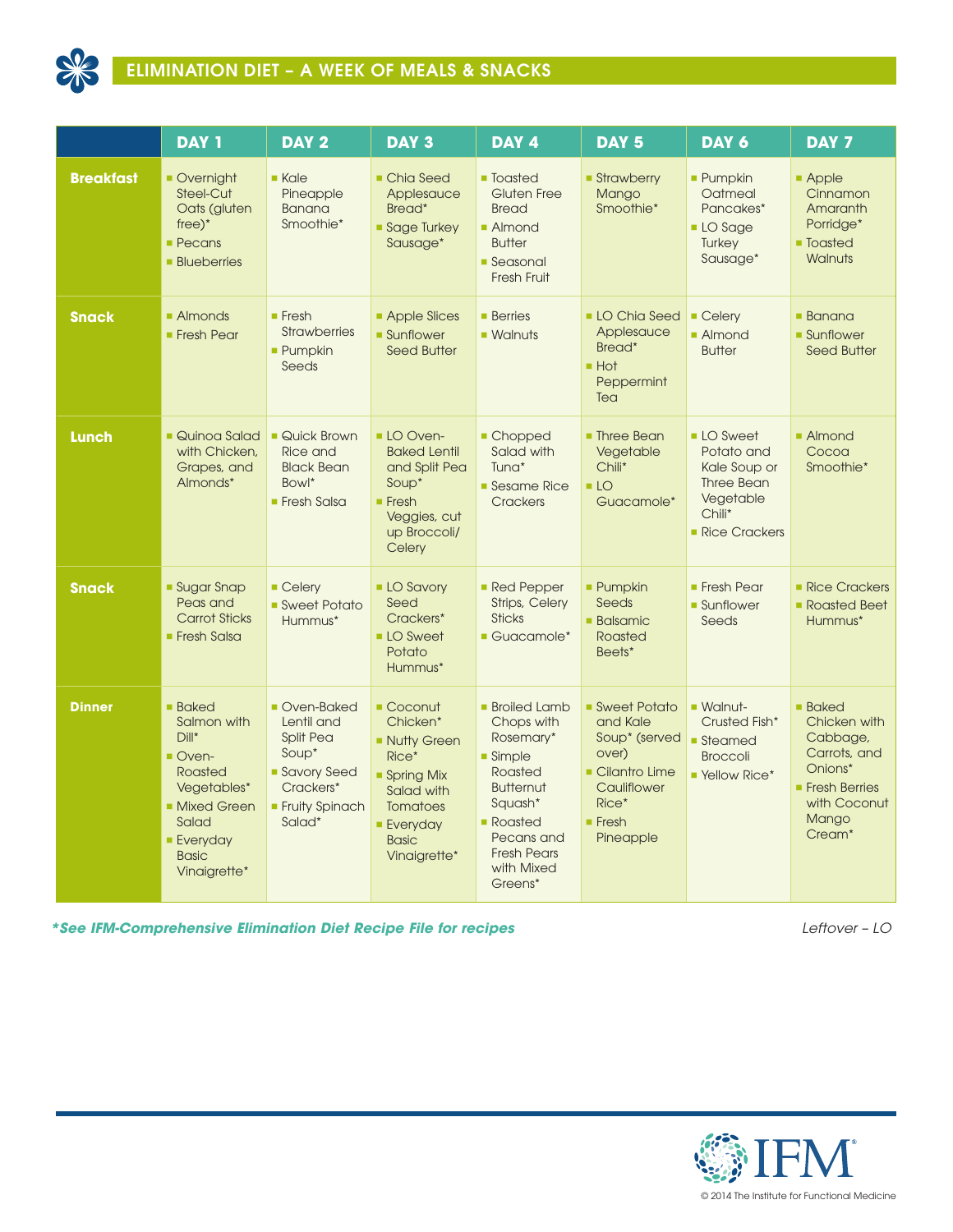

### Fresh Produce Vegetables/Herbs

- □ Carrots–whole, 8-10 med *sized*
- □ Carrots–baby, 16 oz bag
- $\Box$  Baby spinach–3-10 oz pkg *(10-12 c)*
- $\Box$  Spring mix-2-10 oz pkg *(≈6-8 c)*
- o Kale*–dinosaur, 2 bunches*
- o Romaine lettuce*–1 bunch*
- □ Red pepper-4-5 whole
- o Jalapeno pepper*–2 sm*
- $\Box$  Yellow onion–5-6
- □ Red onion-1 *lg or 2 med*
- □ Green onion–2 bunches
- □ Garlic<sup>-4-5</sup> bulbs or 32 oz *jar minced*
- $\Box$  Sugar snap peas-4 oz
- □ Celery-2 bunches
- o Broccoli*–2 heads*
- □ Cauliflower–2 heads
- o Asparagus*–1 c chopped*
- □ Beets–*large bunch*, 6 beets
- □ Tomatoes-4 c chopped
- $\Box$  1 Bunch each parsley, mint, cilantro
- $\Box$  1 Bunch each fresh basil, 1 sprig dill
- $\square$  2-3 sprigs of thyme, sage, rosemary
- □ Sweet potatoes-5 med
- □ Cucumber-2 med
- o Radishes*–½ c sliced*
- o Fresh salsa*–4-8 oz*
- o Butternut squash*–4 c cubed*
- □ Green cabbage-1 head
- □ Yellow squash-1 c sliced
- o Mushrooms*–1 c sliced*

### **Time Saver Tips:**

- Roast all 6 beets for day 5 snack and use 2 for day 7 Roasted Beet Hummus Recipe.
- **n** Everyday Basic Vinaigrette-Double the recipe for day 1 dinner salad and use it in the recipe for the day 4 dinner salad.

### Meat/Fish/Eggs/ Plant Proteins

- □ Chicken breast, bone-in-*4 breast halves*
- $\Box$  Chicken breast, boneless, skinless*–3 lbs*
- $\Box$  Wild caught salmon Fillets–*4 (5 oz)*
- □ Ground turkey breast-1 *lb*
- □ Lamb chops, lean-4 *(3-4 oz)*
- o Flounder fillets*–4 (4 oz)*
	- □ Tuna, 12 oz canned– *wild caught*

### Dairy/Dairy Alternative

- $\Box$  Almond milk, unsweetened*–½ gallon*  $\Box$  Coconut milk,
- unsweetened*–½ gallon*

### Frozen Foods

- $\Box$  Petite green beans–16 oz *or buy fresh if available.*
- $\square$  Strawberries, unsweetened*–8 oz*
- □ Mangoes, unsweetened-*8 oz*
- □ Pineapple, unsweetened– *4 oz*
- □ Organic brown rice– *2 cups (16 oz)*

### Fruit, Fresh

- □ Blueberries–4 *c* (2 pints)
- □ Strawberries–3 *c* (1.5 pints)
- □ Pear–3 med
- □ Banana–2 sm to med
- □ Avocado–5 med to l*g*
- □ Apples-3 med
- □ Pineapple-1 sm
- $\Box$  Lemon–5-6 whole
- □ Lime-3 whole
- □ Grapes–2 c, halved

### Grains/Legumes

- o Quinoa, dry*–1¼ c*
- $\Box$  Steel cut oats, dry-1½ c *(gluten free)*
- $\Box$  Rolled oats, dry-1½ c *(gluten free)*
- $\Box$  Amaranth–*dry, 1 c*
- $\Box$  Teff flour–1 c
- $\Box$  Dry yellow split peas-1 c
- $\Box$  Lentils-1 c
- $\Box$  Brown rice, dry-2  $c$ *(16 oz)*
- $\Box$  Rice flour–1 c
- $\square$  Sesame or plain rice crackers*–16 oz*
- □ Gluten free bread–1 sl

### **Miscellaneous**

- $\square$  Vegan protein powder (soy-free)*–vanilla, 5-6 scoops*
- $\Box$  Local raw honey-2 T
- $\Box$  Brown rice syrup-1 c
- $\square$  Stevia-powdered
- $\Box$  Cocoa powder–1T
- □ Tea–peppermint and green
- o Pumpkin puree*–⅔ c*
- $\Box$  Apple butter- $3\frac{1}{2}T$

### Canned Goods

- □ Petite diced tomatoes-*28 oz, 1 can*
- $\Box$  Organic vegetable broth*–10 c*
- □ Organic chicken broth– *8 c*
- $\Box$  Dark kidney beans-15 oz, *2 cans*
- □ Great northern beans-*15 oz, 1 can*
- $\Box$  Chick peas-15 oz, 2 cans
- □ Black beans-15 oz, 2 cans
- $\Box$  Coconut milk–12-15 *oz*, 2 *cans*
- $\square$  Unsweetened applesauce*–2 c*

### Condiments/Oils

 $\Box$  100% Maple syrup-4 oz

© 2014 The Institute for Functional Medicine

□ Dijon mustard–4-6 oz

 $\Box$  Balsamic vinegar–3 T  $\Box$  Red wine vinegar–3 T  $\Box$  Rice vinegar– $\frac{1}{2}c$ 

 $\Box$  Garlic and onion powder

 $\Box$  Almond and vanilla extract

 $\square$  Rosemary and oregano  $\Box$  Cumin, curry powder, chili powder, allspice, cinnamon

 $\Box$  Almonds–raw, 4 oz, sliced, 1 c □ Almond butter–small jar,

□ Sunflower seeds–raw, 1 c □ Sunflower seed butter–small

 $\Box$  Roasted sesame seeds-2T  $\Box$  Tahini, small jar- $\frac{1}{2}c$ o Pumpkin seeds*–½ c*  $\Box$  Poppy seeds– $\frac{1}{2}T$ 

- $\Box$  Olive oil–12-16 oz
- $\Box$  Coconut oil-8-10 oz

 $\Box$  Flax oil–2 T

**Spices** 

 $\square$  Sea salt  $\Box$  Black pepper  $\Box$  Xanthan gum- $\frac{1}{4}t$  $\square$  Baking soda  $\Box$  Bay leaf-1  $\Box$  Ginger

 $\square$  Nutmeg  $\square$  Turmeric

Nuts/Seeds

*4 T*

*jar, 2T*  $\Box$  Pecans, raw-1 c  $\Box$  Walnuts-2½ c  $\Box$  Ground flax seed–7 T o Chia seeds*–8 T*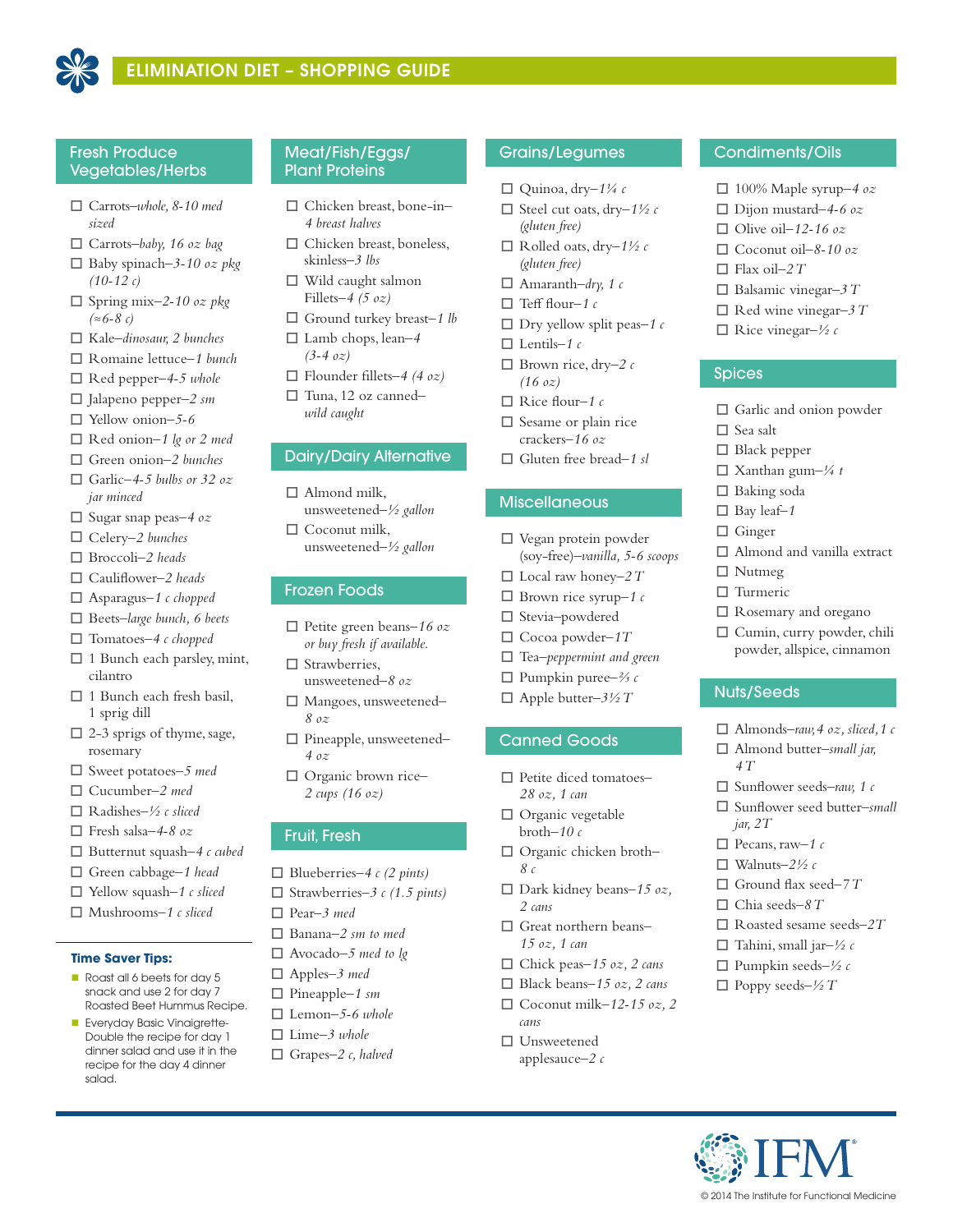

### **Fats & Oils:**

- Everyday Basic Vinaigrette
- Fruity Spinach Salad\*
- Guacamole
- Oven-Roasted Vegetables\*
- Roasted Pecans and Fresh Pears with Mixed Greens\*
- Walnut-Crusted Fish\*

### **Nuts & Seeds:**

- Almond Cocoa Smoothie
- Fruity Spinach Salad\*
- Savory Seed Crackers

#### **Proteins:**

- Baked Chicken with Cabbage, Carrots, and Onions
- Baked Salmon with Dill
- Broiled Lamb Chops with Rosemary
- Chopped Salad with Tuna
- Coconut Chicken
- Kale Pineapple Banana Smoothie\*
- Quinoa Salad with Chicken, Grapes, and Almonds\*
- Sage Turkey Sausage
- Strawberry Mango Smoothie
- Walnut-Crusted Fish\*

### **Non-starchy Vegetables:**

- Baked Chicken with Cabbage, Carrots, and Onions
- Chopped Salad with Tuna
- Cilantro Lime Cauliflower Rice
- Fruity Spinach Salad\*
- Oven-Roasted Vegetables\*
- Roasted Pecans and Fresh Pears w/ Mixed Greens\*
- Sautéed Sesame Green Beans
- Sweet Potato and Kale Soup\*
- Three Bean Vegetable Chili\*

### **Legumes:**

- Oven-Baked Lentil and Split Pea Soup
- Quick Brown Rice and Black Bean Bowl\*
- Sweet Potato Hummus\*
- Three Bean Vegetable Chili\*

### **Dairy/Dairy Alternatives:**

Almond Milk

## **Starchy Veggies:**

- Balsamic Roasted Beets
- Pumpkin Oatmeal Pancakes\*
- Roasted Beet Hummus
- Simple Roasted Butternut Squash
- Sweet Potato and Kale Soup\*
- Sweet Potato Hummus\*

### **Fruit:**

- Apple Cinnamon Amaranth Porridge\*
- 12 Chia Seed Applesauce Bread\*
- Kale Pineapple Banana Smoothie\*

### **Grains:**

- Apple Cinnamon Amaranth Porridge\*
- Chia Seed Applesauce Bread\*
- Crispy Rice Squares
- Fresh Berries with Coconut Mango Cream
- Nutty Green Rice
- Overnight Steel-Cut Oats
- Pumpkin Oatmeal Pancakes\*
- **27** Quick Brown Rice and Black Bean Bowl<sup>\*</sup>
- Quinoa Salad with Chicken, Grapes, and Almonds\*
- Yellow Rice

*\*Asterisks refer to recipes that are in more than one food category.*

*All recipes are included on the following pages in alphabetical order.*

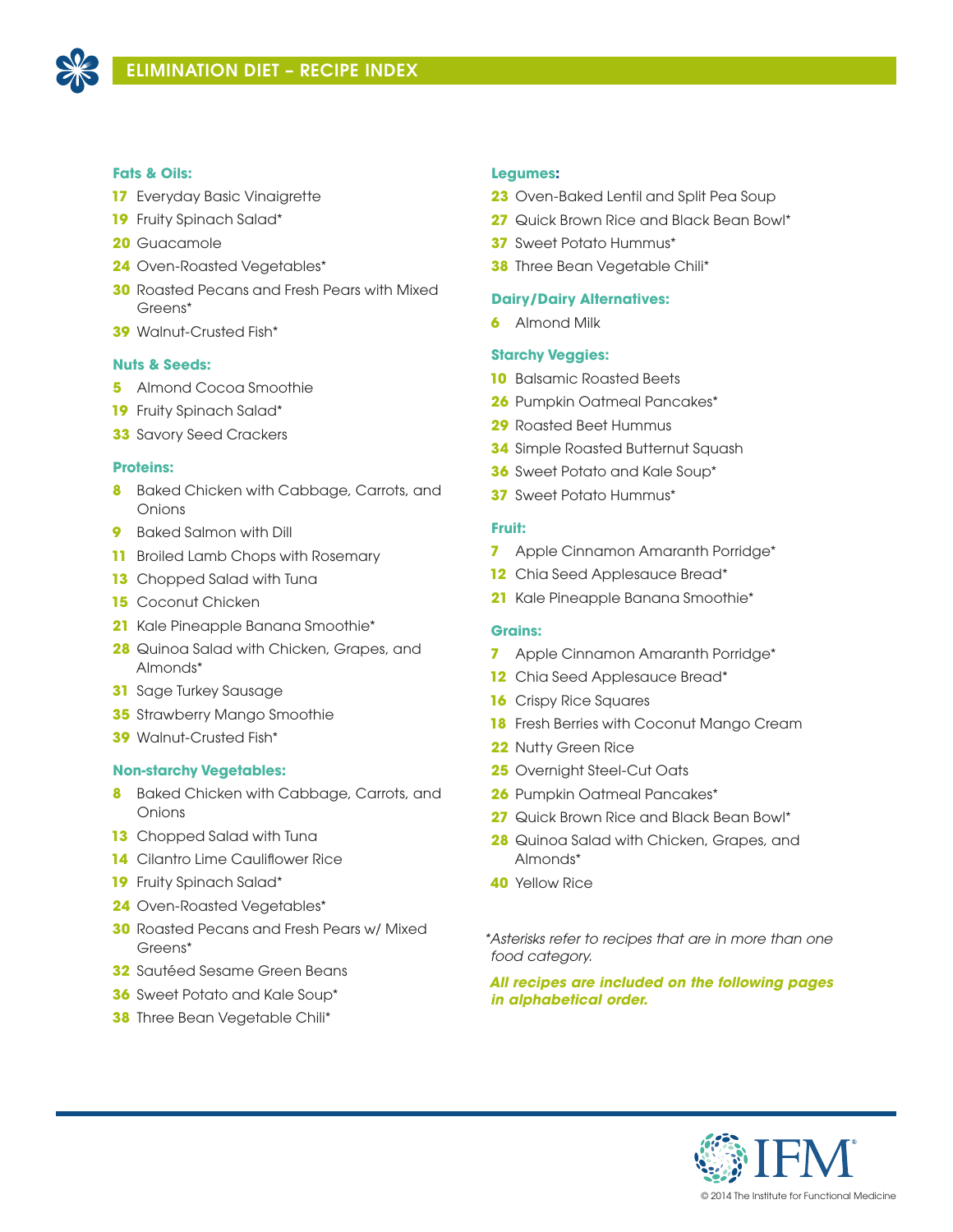

## **Almond Cocoa Smoothie**

*Makes 2 servings*

- 2 cups unsweetened almond milk
- $\blacksquare$  1 scoop vegan protein powder\*
- **n** 1 small avocado
- 1 tablespoon cocoa powder
- 1 teaspoon almond extract
- $\blacksquare$  <sup>1</sup>/<sub>2</sub> cup ice cubes
- Stevia, to taste (optional)
- 1-2 cups loosely packed chopped kale

*\*Soy-free. Typical varieties include rice, pea, hemp. Should be sweetened with stevia or unsweetened altogether. 1 scoop should be ≈ 17g protein.*

### **Directions**

- **1.** Put all ingredients in a blender in the order listed.
- **2.** Blend all ingredients together in a blender starting on low speed and working up to high speed until smooth.
- **3.** Add more or less ice to desired thickness.

#### *Nutrition (per serving):*

*Calories: 254 Fat (g): 20 Sat. Fat (g): 3 Chol (mg): 0 Sodium (mg): 263 Carb (g): 12 Fiber (g): 5 Protein (g): 12*

### *Core Food Plan (per serving):*

*Proteins: 1 Nuts & Seeds: 3 Fats & Oils: 1 Fruits: 0.5*

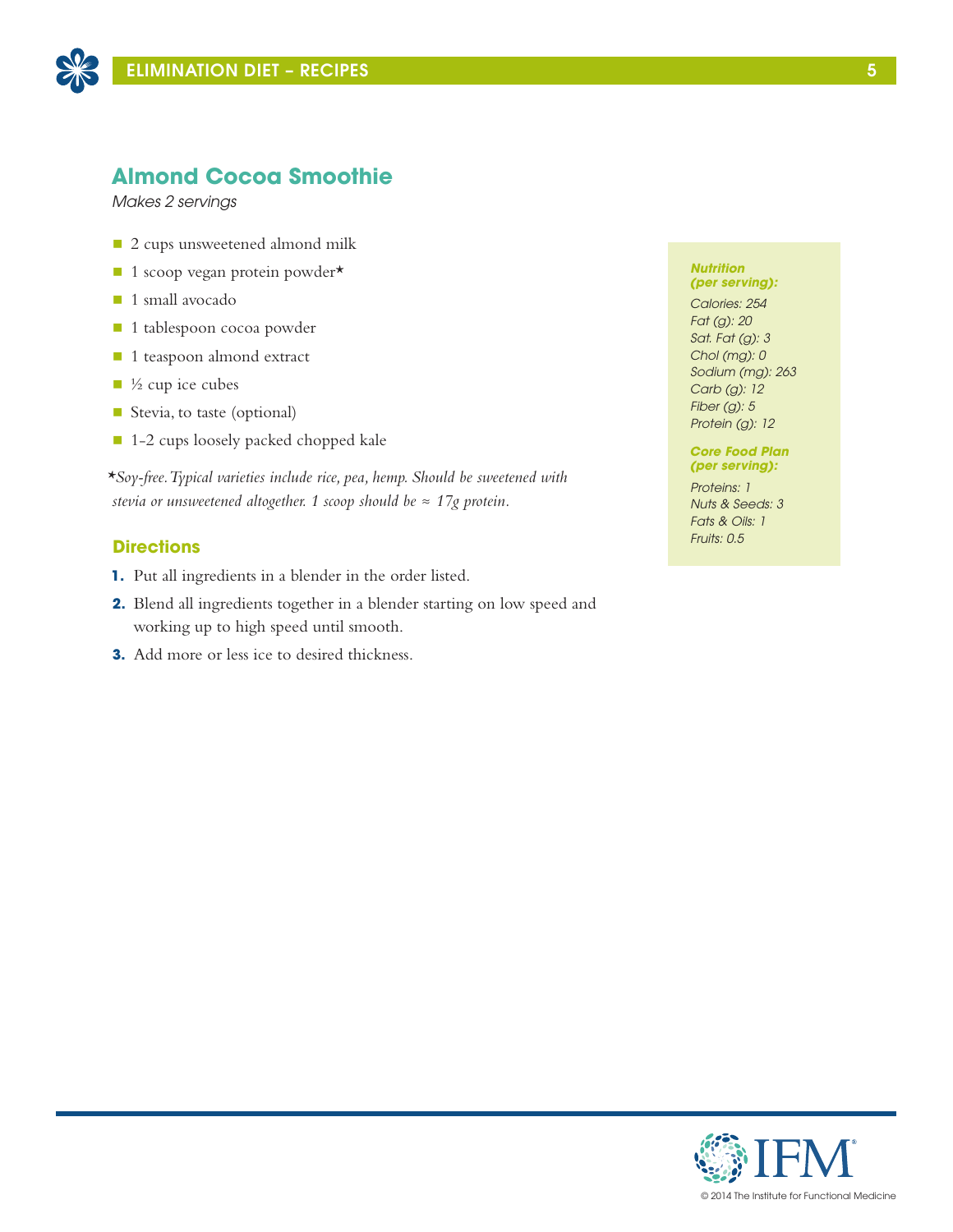

## **Almond Milk**

*Makes 3 servings*

- $\blacksquare$   $\frac{1}{2}$  cup raw almonds
- 4 cup purified water
- 2 tablespoons pure maple syrup (optional)
- Pinch of sea salt

## **Directions**

- **1.** Soak almonds and 1 cup purified water in blender, at room temperature, for about 6 hours.
- **2.** After the almonds have soaked and using a strainer, drain off water and rinse well under running water.
- **3.** Add almonds back to blender with 3 cups purified water, maple syrup (optional), and sea salt. Blend on high for 2-3 minutes.
- **4.** Strain with a cheesecloth or strainer with fine holes, and pour into a container, squeezing out any remaining liquid.

**Tips:** The leftover almond pieces may be added to oatmeal or muffins or anything you can think of to benefit by adding lots of good fiber.

#### *Nutrition (per serving):*

*Calories: 60 Fat (g): 2.5 Sat. Fat (g): 0 Chol (mg): 0 Sodium (mg): 150 Carb (g): 8 Fiber (g): 1 Protein (g): 1*

*Core Food Plan (per serving): Dairy/Alt: 0.5*

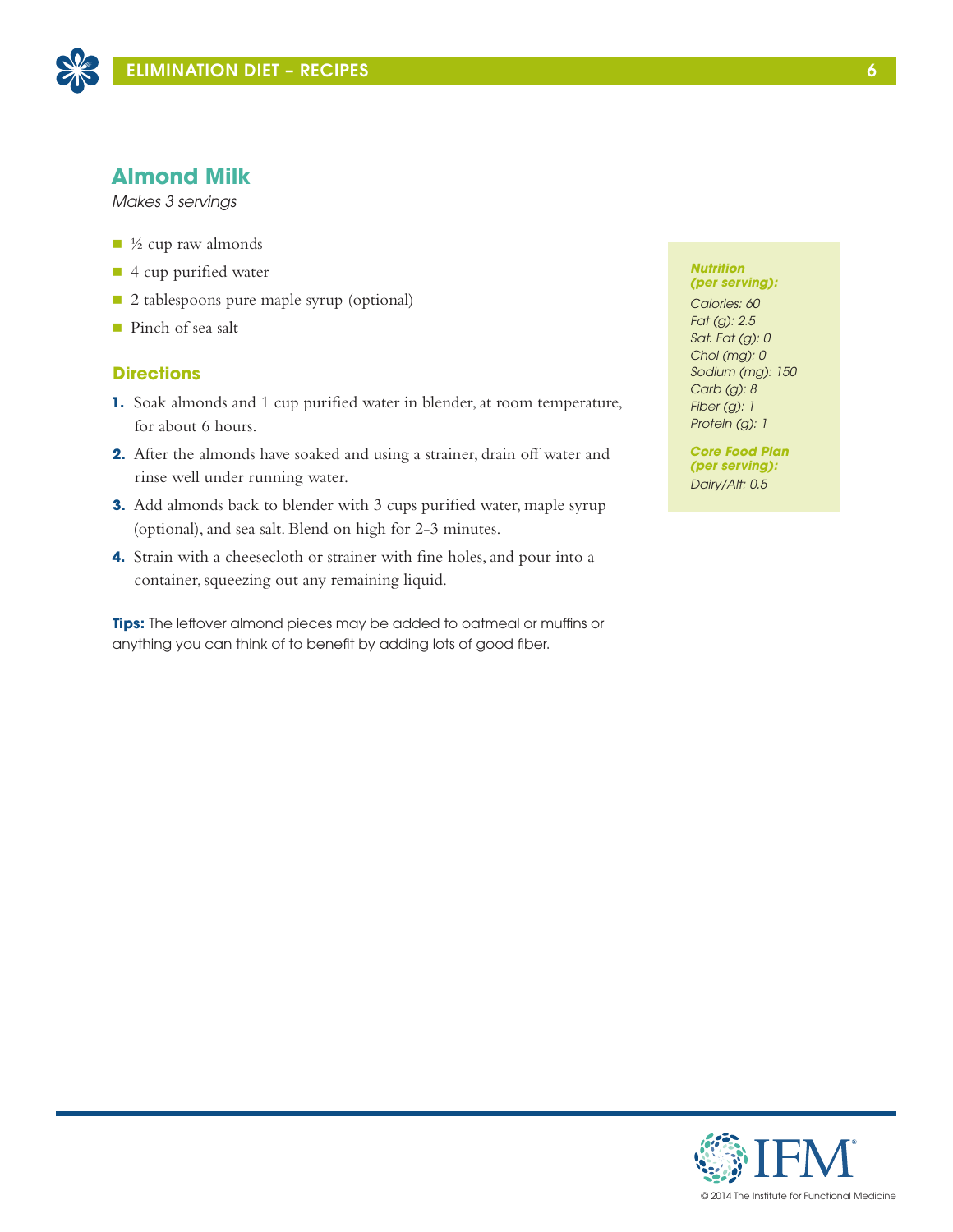

## **Apple Cinnamon Amaranth Porridge**

*Makes 4 servings*

- $\blacksquare$  2 cups water
- 1 cup amaranth
- n 1 large apple, skin on, cored and diced
- $\blacksquare$  ¼ teaspoon ground cinnamon
- $\blacksquare$  ½ teaspoon sea salt

## **Directions**

- **1.** In a medium saucepan, add all ingredients and bring to a boil. Stir frequently.
- **2.** Reduce heat to low and simmer (covered) for 20-25 minutes until amaranth is soft.

**Tips:** This can be made the night before and reheated in the morning. Store any leftovers in airtight glass container in refrigerator for up to 5 days.

Serve with coconut or almond milk added to desired thickness.

Add a small amount of stevia if more sweetness is desired.

Optionally, serve topped with walnuts.

#### *Nutrition (per serving)*

*Calories: 203 Fat (g): 3 Sat. Fat (g): 1 Chol (mg): 0 Sodium (mg): 280 Carb (g): 38 Fiber (g): 8 Protein (g): 7*

*Core Food Plan (per serving): Fruits: 0.5 Grains: 2*

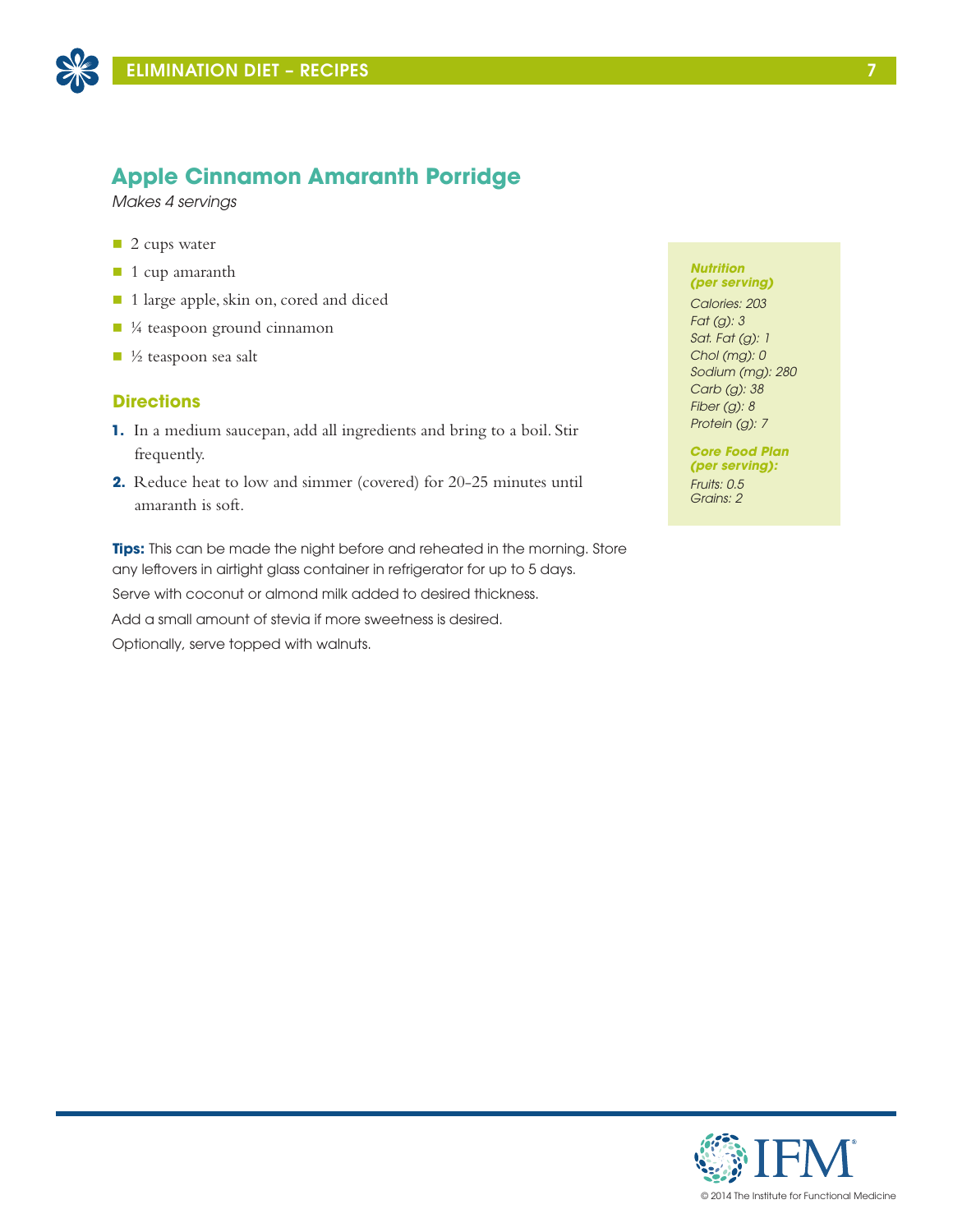

## **Baked Chicken with Cabbage, Carrots, and Onions**

*Makes 4 servings*

- $\blacksquare$  4 chicken breast halves (bone-in, skin-on)
- 1 head cabbage, chopped
- $\blacksquare$  1 large onion, cut into eighths
- 1 pound bag of baby carrots
- 1 teaspoon kosher salt, divided
- 1 teaspoon black pepper, divided
- 2-3 sprigs fresh rosemary, finely minced (2-3 teaspoons)
- 1 head garlic, cloves separated and left unpeeled (or 4-5 teaspoons minced garlic)
- **1** 1 lemon, quartered
- $\blacksquare$  ¼ cup extra-virgin olive oil
- 3 tablespoons red wine vinegar

## **Directions**

- **1.** Preheat oven to 450° F.
- **2.** To a 12 x 16-inch glass dish or roasting pan, add chicken, cabbage, onion, and carrots. In a small bowl, mix together ½ t salt, ½ t pepper, and minced rosemary. Sprinkle over chicken and veggies. Toss well.
- **3.** Arrange chicken so that it lies on top of veggies skin-side up. Also add garlic cloves and quartered lemon on top of veggies.
- **4.** In another small bowl, use whisk to mix together oil, vinegar, and remaining ½ t salt and ½ t pepper. Drizzle over the chicken and veggies.
- **5.** Roast in oven for 50 minutes. Chicken should be browned and cooked through. Vegetables should be tender.

**Tips:** Alternatively, consider roasting a whole chicken, instead of chicken breast halves.

#### *Nutrition (per serving)*

*Calories: 440 Fat (g): 28 Sat. Fat (g): 6 Chol (mg): 93 Sodium (mg): 671 Carb (g): 17 Fiber (g): 4 Protein (g): 32*

#### *Core Food Plan (per serving):*

*Proteins: 3.5 Fats & Oils: 3.5 ns Veg: 3.5*

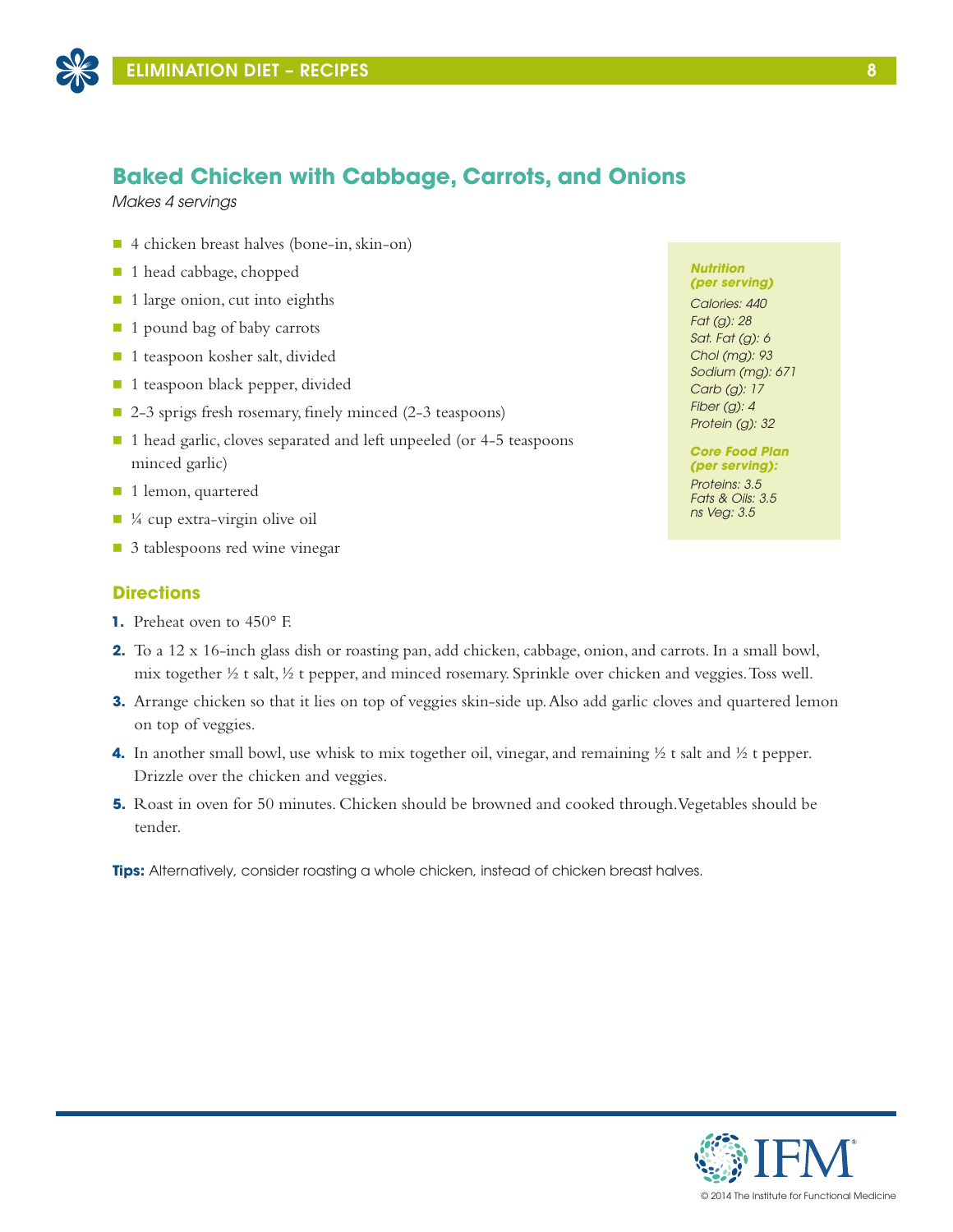

## **Baked Salmon with Dill**

*Makes 4 servings*

- 4 salmon fillets (5 ounces each)
- n 4 teaspoons chopped fresh dill
- 4 teaspoons extra virgin olive oil
- $\blacksquare$  <sup>1</sup>/<sub>4</sub> teaspoon salt
- $\blacksquare$  <sup>1</sup>/<sub>4</sub> teaspoon pepper

### **Directions**

- **1.** Preheat oven to 375° F.
- **2.** Line a cookie sheet with parchment paper or oil the pan. Add salmon to the pan.
- **3.** Mix together olive oil, dill, salt and pepper, and brush over salmon.
- **4.** Bake salmon for 12-15 minutes.

#### *Nutrition (per serving):*

*Calories: 205 Fat (g): 9 Sat. Fat (g): 1 Chol (mg): 74 Sodium (mg): 228 Carb (g): trace Fiber (g): trace Protein (g): 28*

*Core Food Plan (per serving): Proteins: 4*

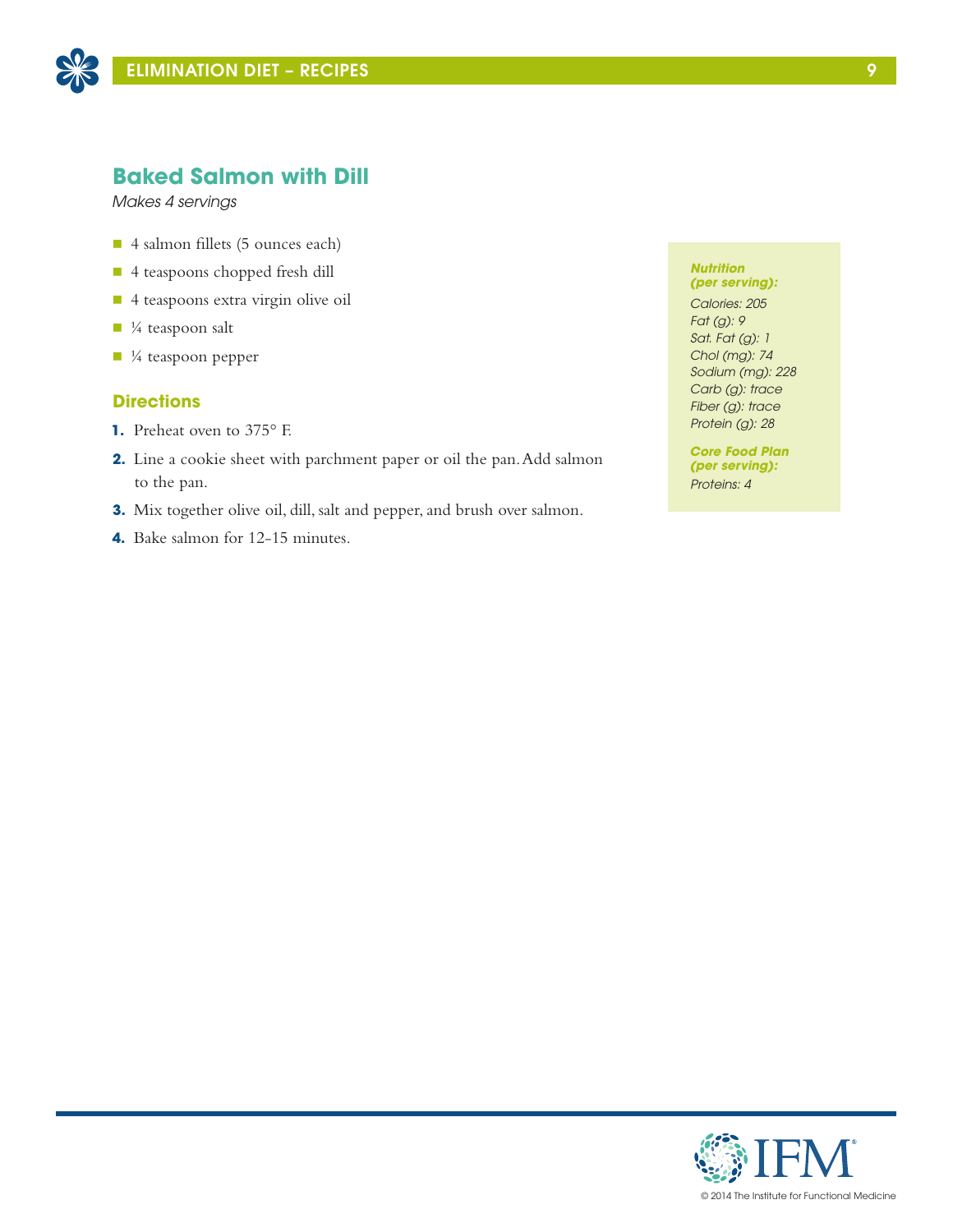

## **Balsamic Roasted Beets**

*Makes 2 servings*

- 1 bunch trimmed beets (about 4 beets)
- n 1 tablespoon balsamic vinegar
- 2 pinches sea salt
- 2 pinches black pepper

### **Directions**

- **1.** Preheat oven to 400° F.
- **2.** Gently scrub beets, and pat dry. Wrap in foil, and roast until tender (about 1 hour). Let cool, then peel and dice.
- **3.** Place beets in a medium bowl, toss with balsamic vinegar, sea salt and pepper, and serve.

**Tips:** A great idea is to cook up more beets than you need and then save in the fridge for use later in the week (salads, snacks, side dishes, etc.).

#### *Nutrition (per serving)*

*Calories: 77 Fat (g): 0 Sat. Fat (g): 0 Chol (mg): 0 Sodium (mg): 264 Carb (g): 18 Fiber (g): 3 Protein (g): 3*

*Core Food Plan (per serving): s Veg: 1*

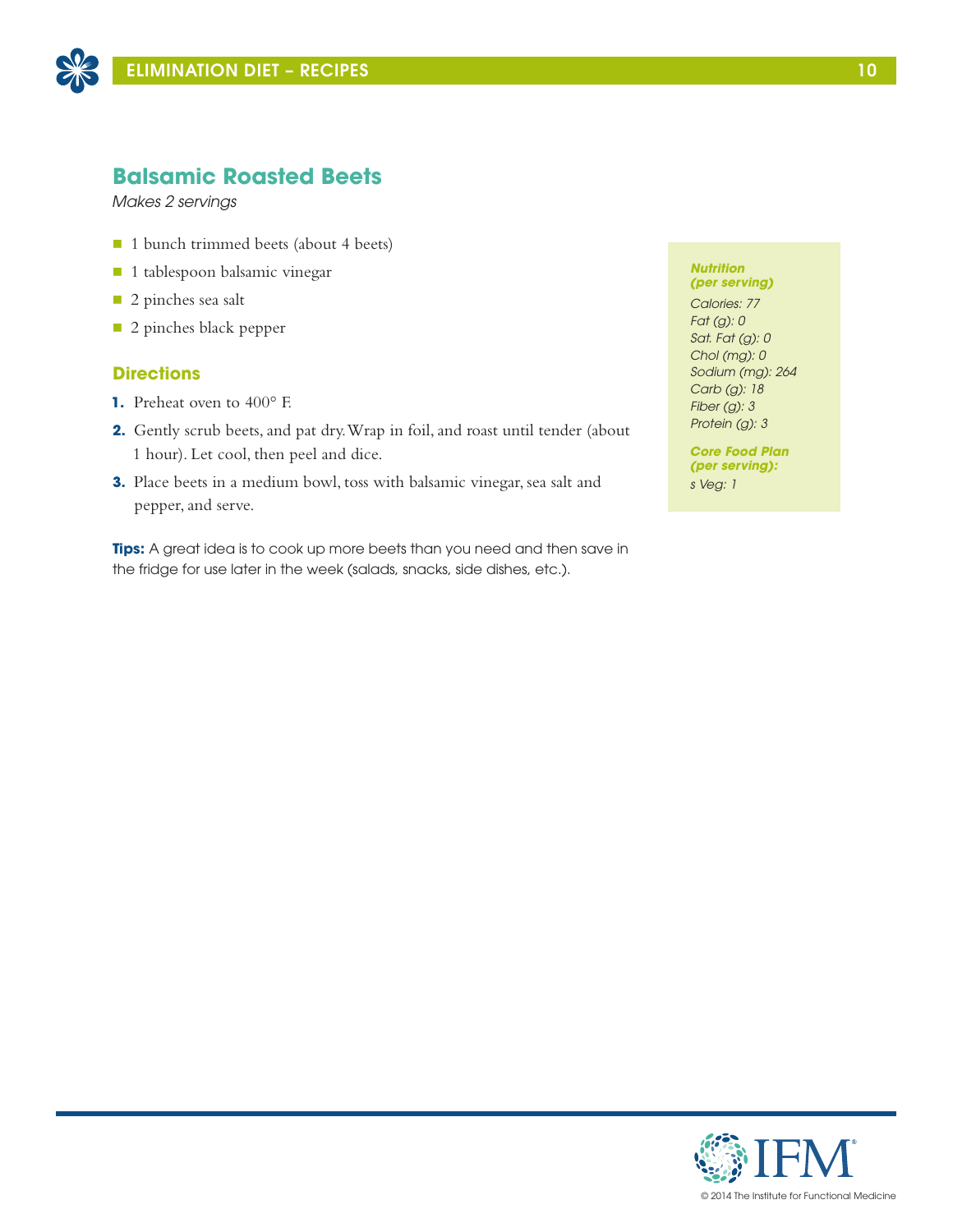

## **Broiled Lamb Chops with Rosemary**

*Makes 4 servings*

- 4 lamb chops (lean)
- **n** 2 teaspoons olive oil
- 1 teaspoon dried rosemary
- 1 tablespoon fresh rosemary
- $\blacksquare$  ½ teaspoon sea salt
- $\blacksquare$  ½ teaspoon pepper

## **Directions**

- **1.** Preheat the broiler.
- **2.** Drizzle oil over lamb chops and rub to coat them.
- **3.** In a small bowl, mix together the salt, pepper, and dried rosemary, and season both sides of the lamb chops. Rub spices into chops.
- **4.** Move the lamb to a broiler pan, and broil for 8-10 minutes. Flip once during cooking. When done, lamb should be only slightly pink in the center.

#### *Nutrition (per serving)*

*Calories: 194 Fat (g): 9 Sat. Fat (g): 3 Chol (mg): 79 Sodium (mg): 317 Carb (g): trace Fiber (g): trace Protein (g): 25*

*Core Food Plan (per serving): Proteins: 3.5*

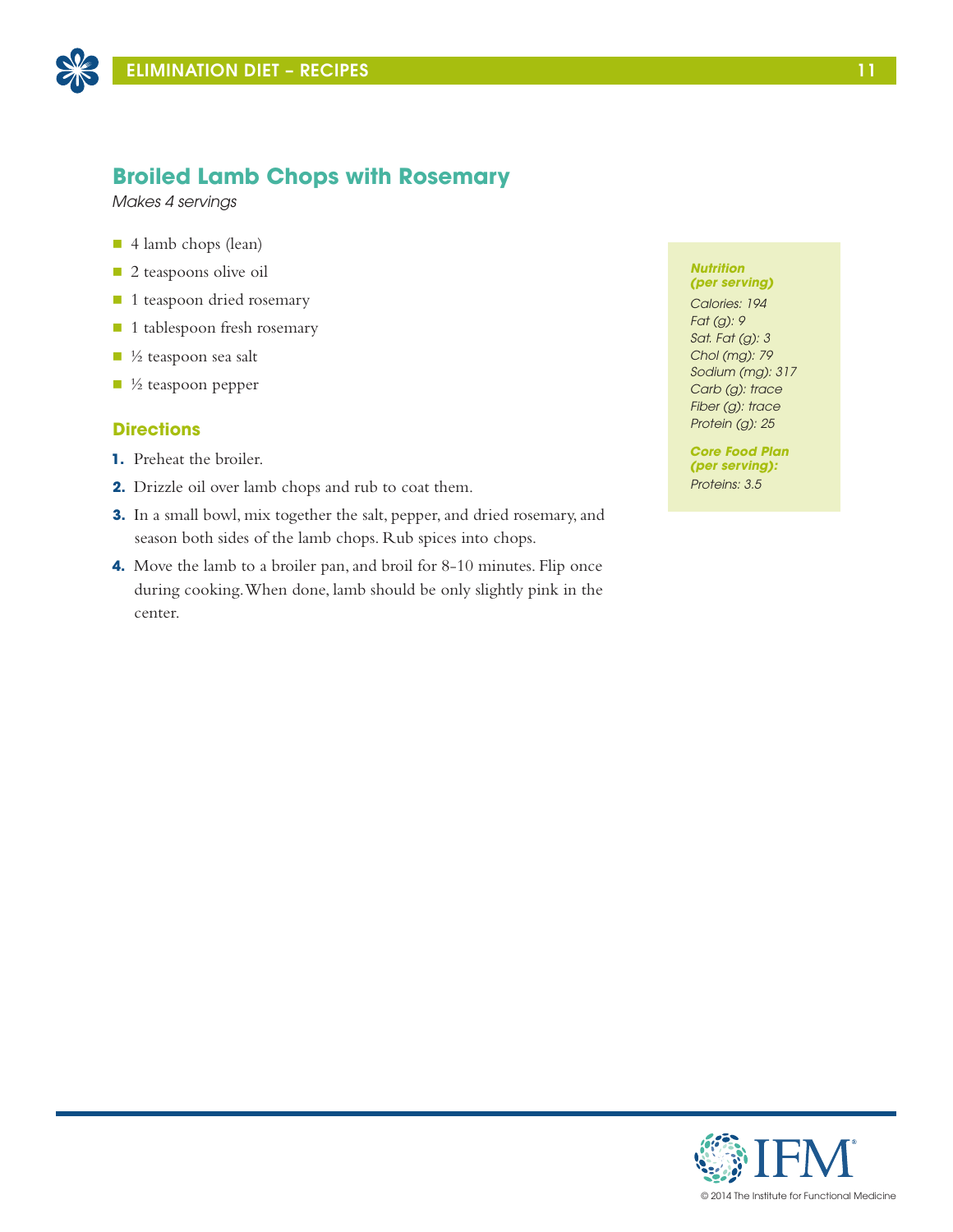

## **Chia Seed Applesauce Bread**

*Makes 16 servings*

- $\blacksquare$  1 cup teff flour
- $\blacksquare$  1 cup rice flour
- 3 tablespoons chia seed
- 1 teaspoon baking soda
- $\Box$  ½ teaspoon cinnamon
- $\blacksquare$  <sup>1</sup>/<sub>4</sub> teaspoon salt
- $\blacksquare$  ¼ teaspoon nutmeg
- 1 cup unsweetened applesauce
- 1 tablespoon coconut oil, melted
- $\Box$  ½ cup brown rice syrup
- $\Box$  3½ tablespoons apple butter
- 1 teaspoon pure vanilla extract
- 1 large apple, peeled, cored, and chopped

### **Egg replacer:**

- $\blacksquare$  ¼ cup water
- 1 tablespoon ground flax seed

### **Directions**

- **1.** Prepare the egg replacer by mixing the ground flax and water. Allow to sit for 5 minutes to gel.
- **2.** In a large bowl, mix together dry ingredients (teff and rice flours, chia seed, baking soda, cinnamon, salt, and nutmeg). In a smaller bowl, mix together wet ingredients (applesauce, melted coconut oil, brown rice syrup, apple butter and vanilla extract).
- **3.** Add the wet ingredients to the dry ingredients. Stir in apple chunks.
- **4.** Pour mixture into oiled 9-inch square pan. Bake at 350° F for 30 minutes.
- **5.** When cooled, cut into 16 servings.

**Tips:** Alternatives include oat flour in place of rice flour, and maple syrup, agave nectar, or fruit juice concentrate in place of brown rice syrup.

#### *Nutrition (per serving)*

*Calories: 179 Fat (g): 3 Sat. Fat (g): 1 Chol (mg): 0 Sodium (mg): 133 Carb (g): 36 Fiber (g): 3 Protein (g): 3*

*Core Food Plan (per serving): Fruits: 0.5 Grains: 1*

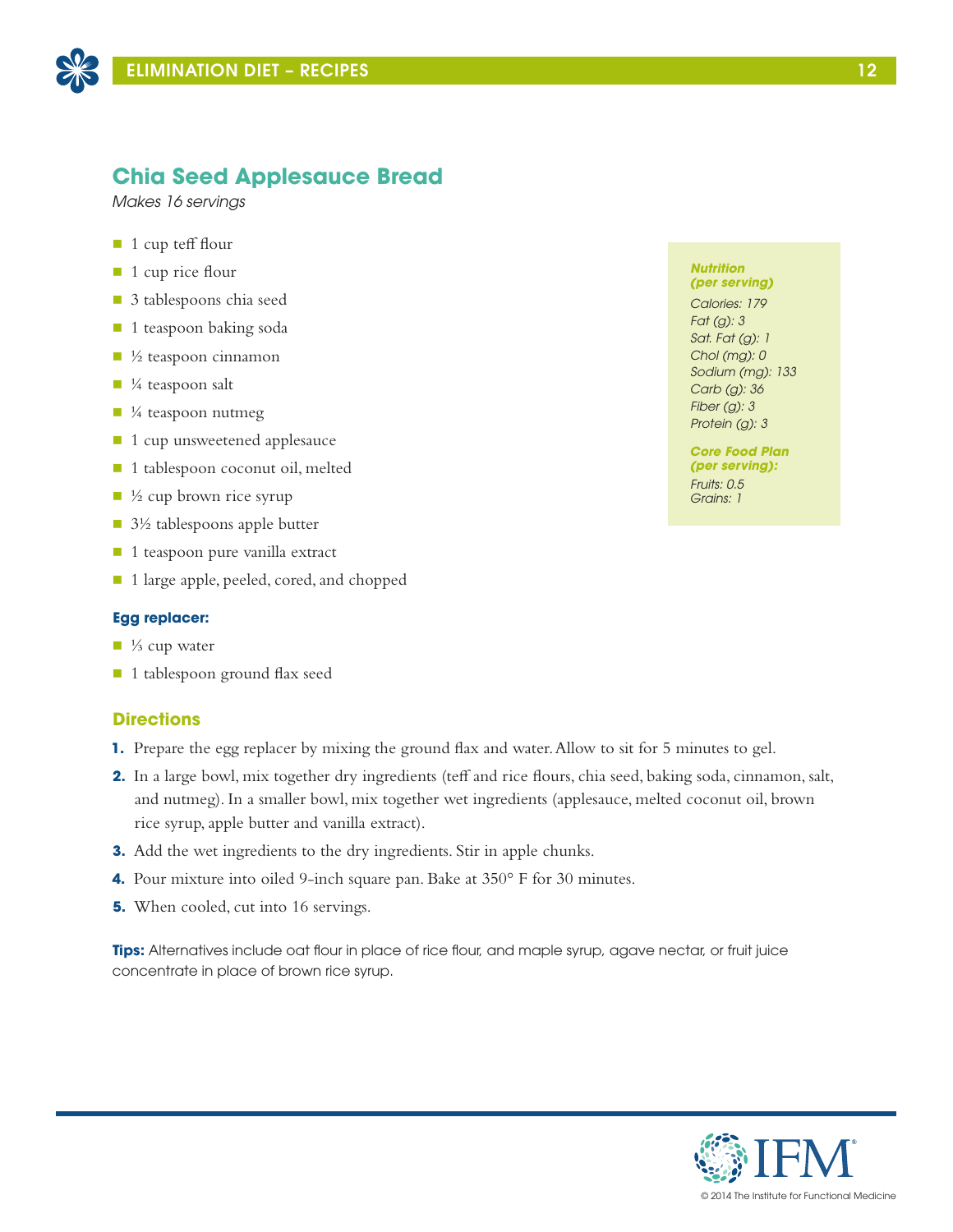

## **Chopped Salad with Tuna**

*Makes 4 servings*

### **Salad:**

- 1 (12 ounce) can tuna, drained and separated
- 1 cup cucumber, chopped
- 1 cup chopped tomato
- 1 cup chopped avocado
- 1 cup chopped celery
- $\blacksquare$  ½ cup chopped radishes
- 4 cups chopped romaine lettuce

### **Dressing:**

- $\blacksquare$  ¼ cup extra virgin olive oil
- $\blacksquare$  ¼ cup fresh lime juice
- 4 cloves minced garlic
- 1 teaspoon black pepper
- $\blacksquare$  1 teaspoon sea salt

### **Directions**

- **1.** In a large bowl, mix together tuna, cucumber, tomato, avocado, celery, radishes and lettuce.
- **2.** Whisk together dressing ingredients. Pour over the salad and toss gently to coat.
- **3.** Serve immediately.

#### *Nutrition (per serving)*

*Calories: 279 Fat (g): 20 Sat. Fat (g): 3 Chol (mg): 15 Sodium (mg): 685 Carb (g): 12 Fiber (g): 4 Protein (g): 15*

*Core Food Plan (per serving): Proteins: 1.5 Fats & Oils: 3 ns Veg: 2.5*

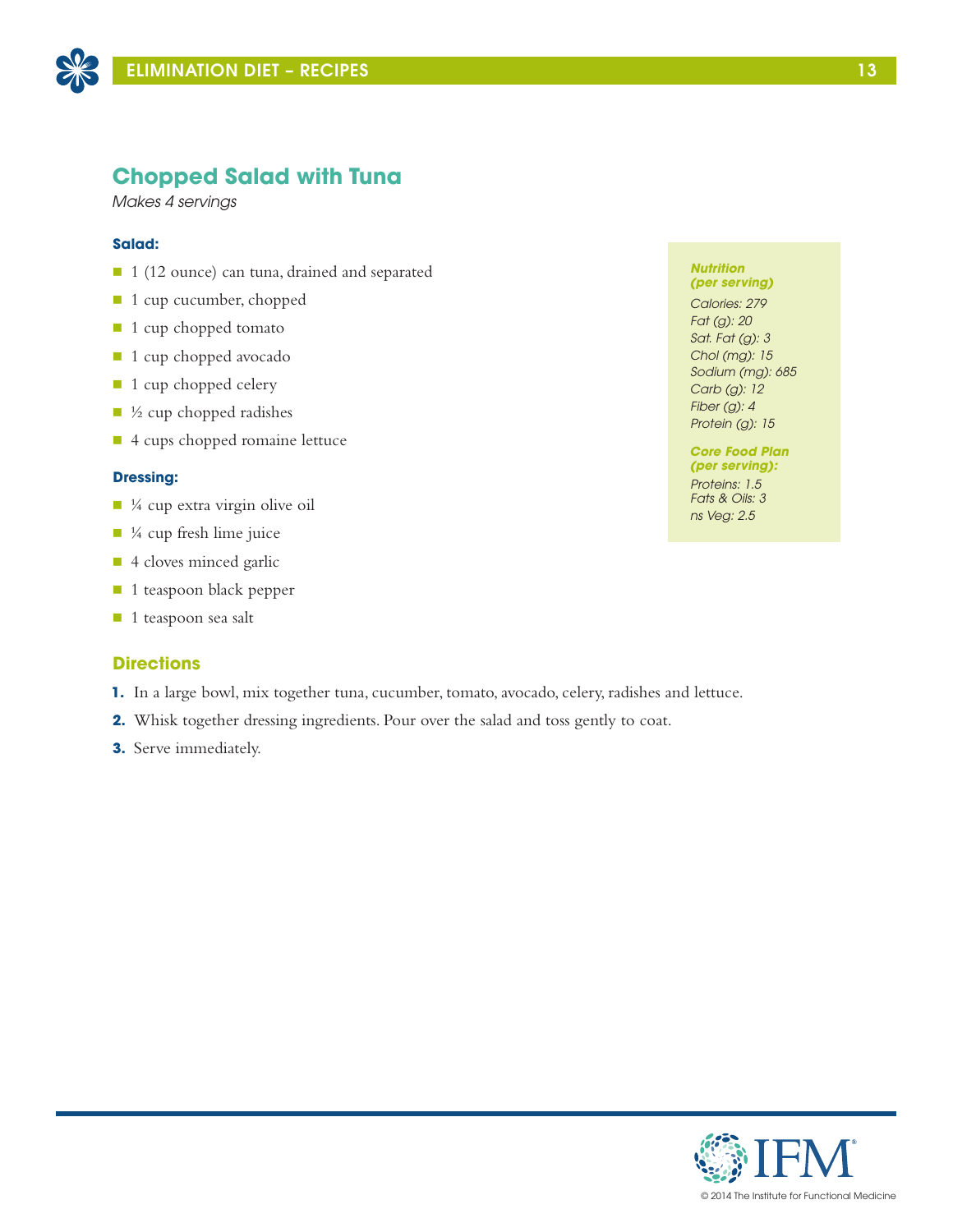

## **Cilantro Lime Cauliflower Rice**

*Makes 6 servings*

- 1 head cauliflower ( $\approx$  24 ounce or 6 cups chopped)
- n 1 tablespoon extra-virgin olive oil
- $\blacksquare$  2 cloves garlic
- **n** 2 scallions, diced
- $\blacksquare$  ¼ teaspoon sea salt
- $\blacksquare$  ¼ teaspoon pepper
- $\Box$  3 tablespoons fresh lime juice (juice of 1½ limes)
- $\blacksquare$  ¼ cups fresh chopped cilantro

## **Directions**

- **1.** Rinse cauliflower, and pat dry. Chop into florets, and grate in food processor. If you don't have a food processor, leave cauliflower whole, and grate with box grater. The cauliflower should resemble the size of rice or couscous.
- **2.** Heat a large pan on medium heat, and add olive oil, garlic, and scallions. Sauté 3-4 minutes.
- **3.** Increase heat to medium-high, and add cauliflower. Sauté for 5-6 minutes; remove from heat and transfer to a large bowl (before cauliflower gets mushy).
- **4.** Toss with sea salt, pepper, lime juice, and cilantro.

#### *Nutrition (per serving)*

*Calories: 49 Fat (g): 2 Sat. Fat (g): 0 Chol (mg): 0 Sodium (mg): 109 Carb (g): 6 Fiber (g): 3 Protein (g): 2*

*Core Food Plan (per serving): Fats & Oils: 0.5 ns Veg: 1*

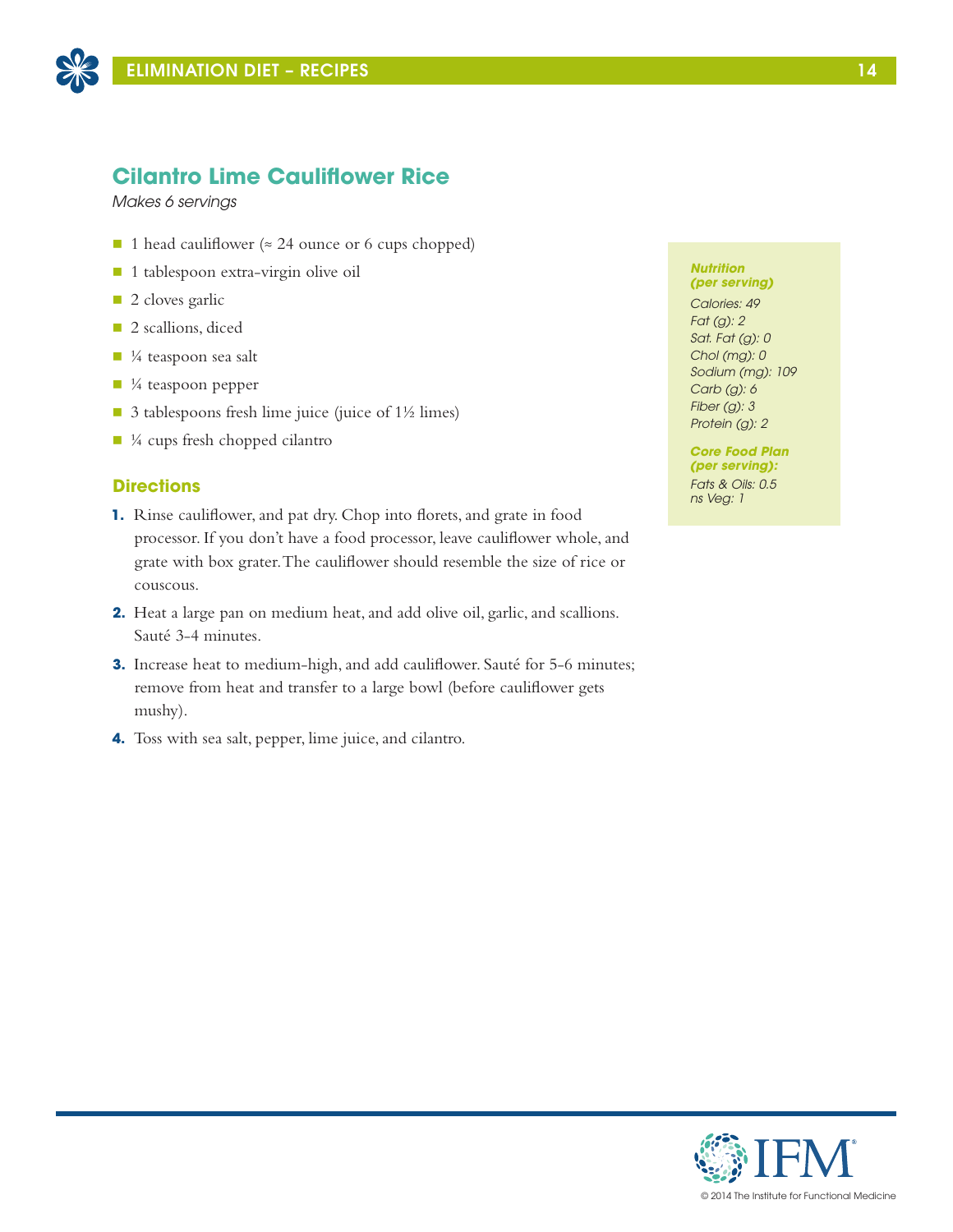

## **Coconut Chicken**

*Makes 4 servings*

- 2 tablespoons extra virgin olive oil or organic virgin coconut oil
- $\blacksquare$  ½ cup chopped onion
- 2 cloves minced garlic
- 2 cup diced fresh tomatoes
- 1 pound boneless chicken breasts, cut into strips
- 1 tablespoon curry powder
- $\blacksquare$  ¼ cup coconut milk
- $\blacksquare$  ¼ cup water
- ⅓ teaspoon ground cinnamon
- 5 fresh basil leaves, chopped for garnish
- $\blacksquare$  ½ teaspoon salt
- $\blacksquare$  ¼ teaspoon freshly ground pepper

## **Directions**

- **1.** Heat oil over medium heat in a large skillet. Add onions and cook, stirring, until softened. Add garlic and sauté for 1 more minute.
- **2.** Add tomatoes, chicken strips, and curry powder. Cook over low heat, stirring, for about 10-15 minutes, until chicken is thoroughly cooked and mixture is thick.
- **3.** Stir in coconut milk and cook for 5 more minutes.
- **4.** Top with a sprinkle of cinnamon and garnish with basil. Serve immediately with plain rice or nutty green rice.

#### *Nutrition (per serving)*

*Calories: 273 Fat (g): 15 Sat. Fat (g): 11 Chol (mg): 69 Sodium (mg): 339 Carb (g): 9 Fiber (g): 2 Protein (g): 27*

*Core Food Plan (per serving): Proteins: 3.5 Fats & Oils: 1 ns Veg: 1.5*

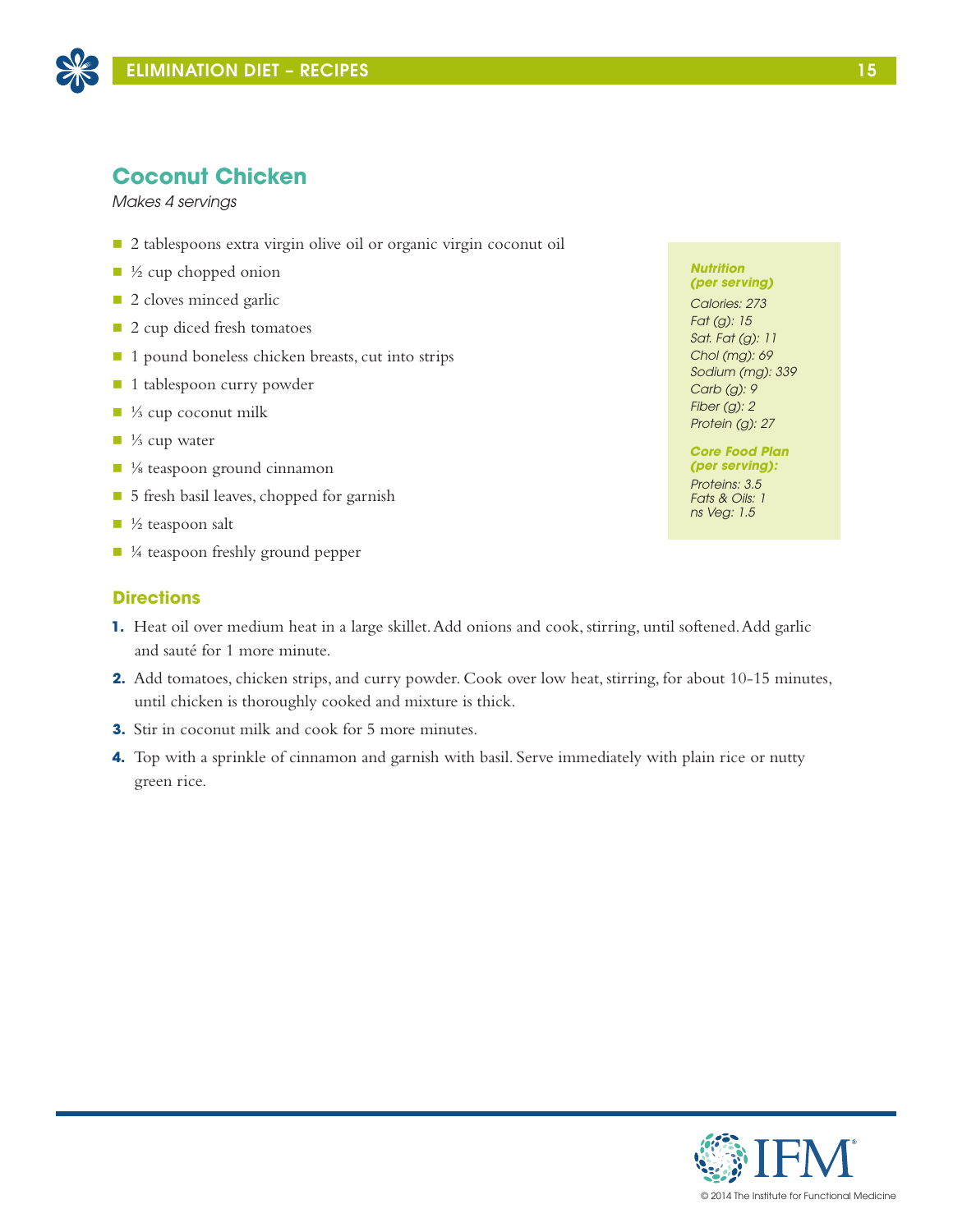

## **Crispy Rice Squares**

*Makes 32 squares*

- 1 teaspoon cold-pressed coconut oil
- $\blacksquare$  ½ cup brown rice syrup
- 2 tablespoon almond butter
- 3 teaspoon vanilla extract
- 2 cups crispy brown rice cereal
- 2 cups puffed rice
- $\blacksquare$  2 cups puffed millet
- $\blacksquare$  ½ cup pumpkin seeds or sunflower seeds
- $\blacksquare$  ½ cup currants, chopped dried apples or dates

## **Directions**

- **1.** Heat oil in a large pot. Add rice syrup and almond butter. Stir until bubbly.
- **2.** Remove from heat and stir in vanilla.
- **3.** Add remaining ingredients and mix well with a wooden spoon.
- **4.** Press into an ungreased 9"x13" pan and press mixture flat. Let mixture set at room temperature or refrigerate.
- **5.** Cut into squares. Store in an airtight container.

**Tips:** Substitutions: agave syrup or honey for brown rice syrup; tahini for almond butter, currents or dates for dried apples, and grape seed oil for coconut oil.

*Nutrition (per 1 square): Calories: 160 Fat (g): 3 Sat. Fat (g): trace Chol (mg): 0 Sodium (mg): 89 Carb (g): 30 Fiber (g): 1 Protein (g): 4*

*Core Food Plan (per serving): Grains: 2*

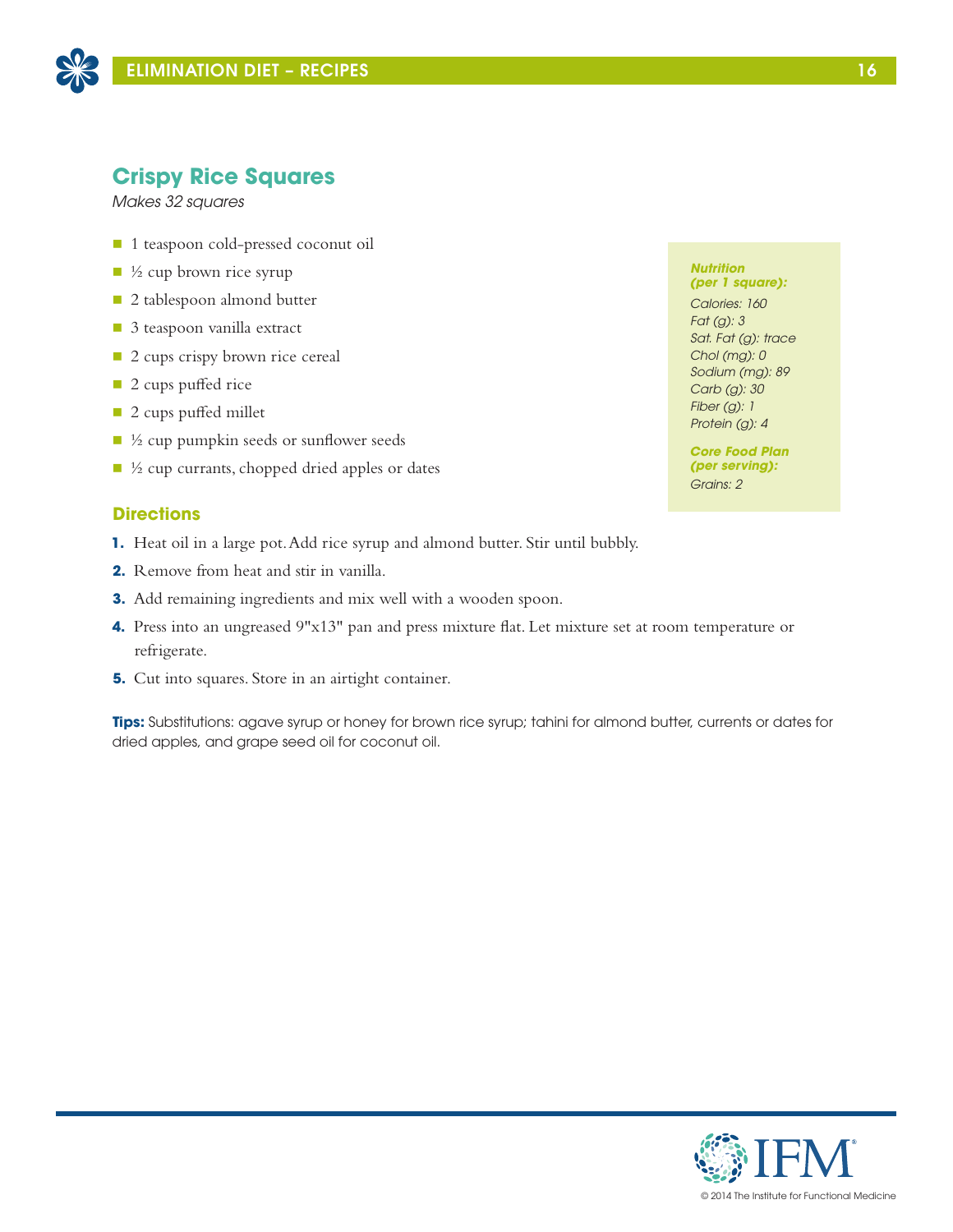

## **Everyday Basic Vinaigrette**

*Makes 8 servings*

- $\blacksquare$  <sup>1</sup>/<sub>4</sub> cup vinegar of choice
- Juice of 1 lemon ( $\approx$  3 tablespoons)
- 1 clove garlic (or 1 teaspoon minced garlic)
- $\blacksquare$  ½ teaspoon ground cumin
- 1 tablespoon raw honey
- <sup>1</sup> 1 teaspoon Dijon mustard
- $\blacksquare$  ½ teaspoon sea salt
- $\blacksquare$  ¼ teaspoon pepper
- 1-2 tablespoons fresh minced parsley
- 2-4 chopped green onions
- $\blacksquare$  ¼ cup extra-virgin olive oil

### **Directions**

- **1.** Add to a blender the vinegar, lemon juice, garlic, cumin, honey, mustard, sea salt and pepper, and blend.
- **2.** Add the fresh chopped parsley and onion, and blend.
- **3.** Add oil and blend (if possible, slowly stream in oil through an opening in the top of the blender).
- **4.** Serve at room temperature.

**Variation:** In place of cumin, add ½ to 1 teaspoon of dried basil or 1-2 tablespoons fresh basil, for a different taste blend.

#### *Nutrition (per serving):*

*Calories: 75 Fat (g): 7 Sat. Fat (g): 1 Chol (mg): 0 Sodium (mg): 128 Carb (g): 4 Fiber (g): trace Protein (g): trace*

*Core Food Plan (per serving): Fats & Oils: 1.5 ns Veg: 0.5*

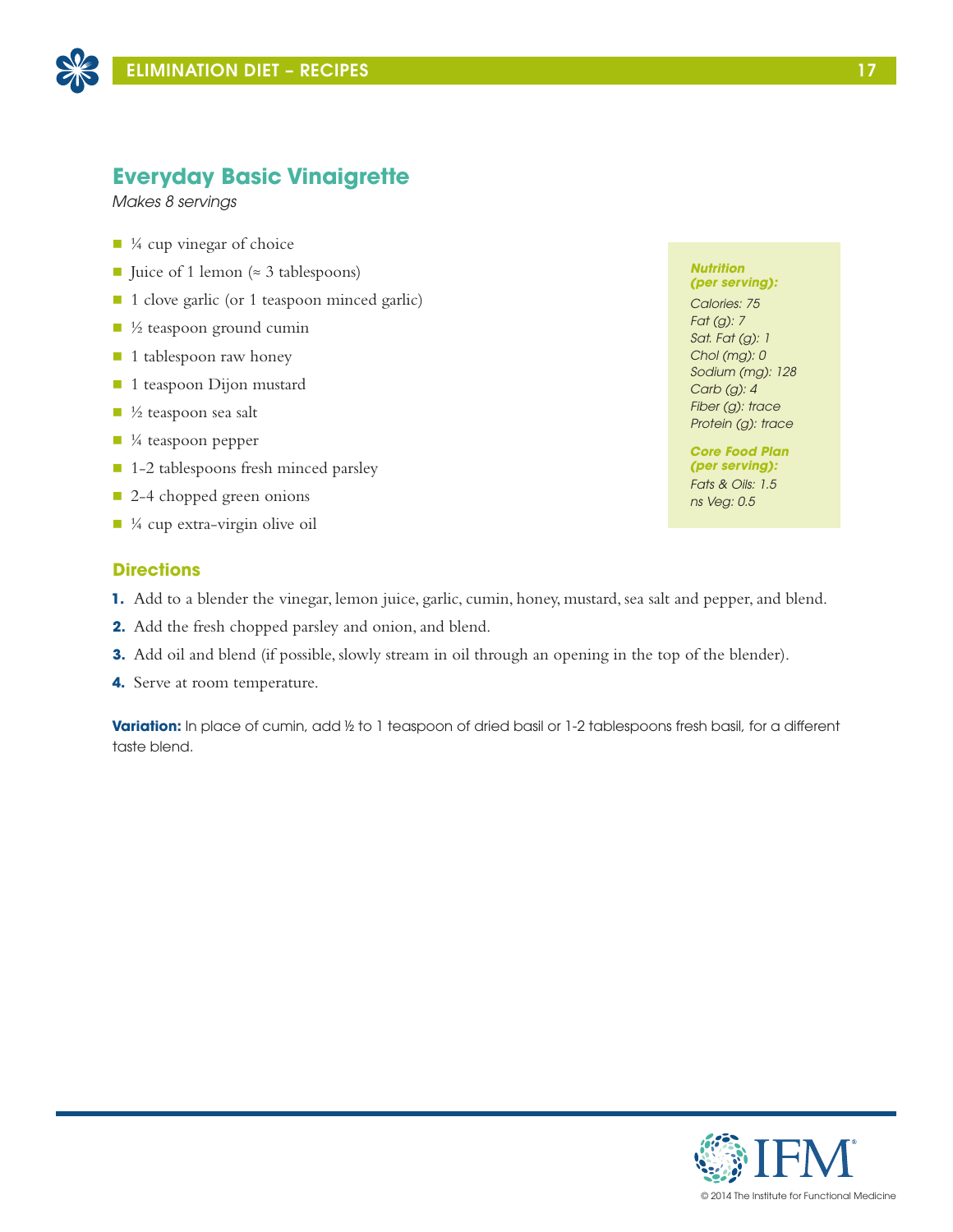

## **Fresh Berries with Coconut Mango Cream**

*Makes 4 servings*

- ⅔ cups coconut milk (canned)
- 1⅓ cups diced frozen mango (do not defrost)
- $\blacksquare$  1 teaspoon vanilla
- 2 cups fresh blueberries or blackberries

### **Garnish:**

■ 4 mint leaves (optional)

### **Directions**

- **1.** To a blender, add coconut milk and frozen mango. Blend on high until smooth.
- **2.** Add vanilla and blend again for several seconds.
- **3.** Evenly divide berries among four dishes. Top with coconut cream.
- **4.** Garnish with a mint leaf, if desired.

**Tips:** For a variation, add ⅓ cup frozen raspberries to coconut milk and mango (step 1). The pink color is beautiful on top of the berries.

#### *Nutrition (per serving):*

*Calories: 187 Fat (g): 10 Sat. Fat (g): 8 Chol (mg): 0 Sodium (mg): 11 Carb (g): 26 Fiber (g): 4 Protein (g): 1*

*Core Food Plan (per serving): Fats & Oils: 2 Fruits: 1.5*

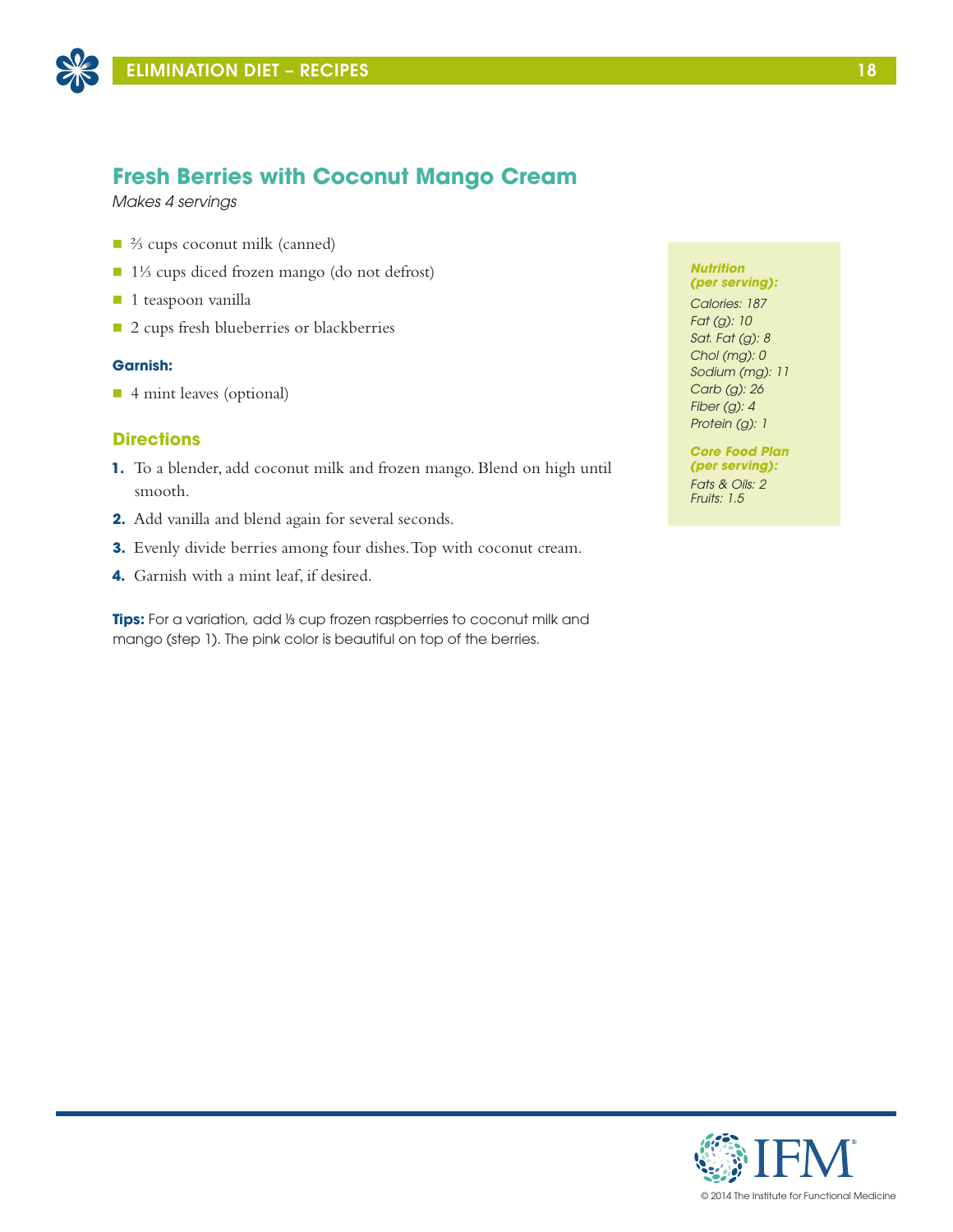

## **Fruity Spinach Salad**

*Makes 4 servings*

- 1 pint fresh organic strawberries (or 2 cups sliced)
- 8 oz. fresh spinach, washed, dried, torn to pieces

### **Dressing:**

- **n** 1 tablespoon sesame seeds
- $\blacksquare$  ½ tablespoon poppy seeds
- 1 scallion, chopped
- 1 tablespoon flax seed oil
- 1 tablespoon olive oil
- 2 tablespoons balsamic vinegar

### **Garnish:**

■ 1 tablespoon sesame seeds

### **Directions**

- **1.** Cut berries in half and arrange over spinach in serving bowl.
- **2.** Combine dressing ingredients in blender or food processor and process until smooth. Just before serving, pour over salad and toss.
- **3.** Garnish with nuts.

**Tips:** For a variation, try raspberries in place of strawberries, and sliced almonds in place of walnuts.

#### *Nutrition (per serving):*

*Calories: 165 Fat (g): 13 Sat. Fat (g): 1 Chol (mg): 0 Sodium (mg): 47 Carb (g): 10 Fiber (g): 4 Protein (g): 5*

### *Core Food Plan (per serving):*

*Nuts & Seeds: 1 Fats & Oils: 1.5 ns Veg: 0.5 Fruits: 0.5*

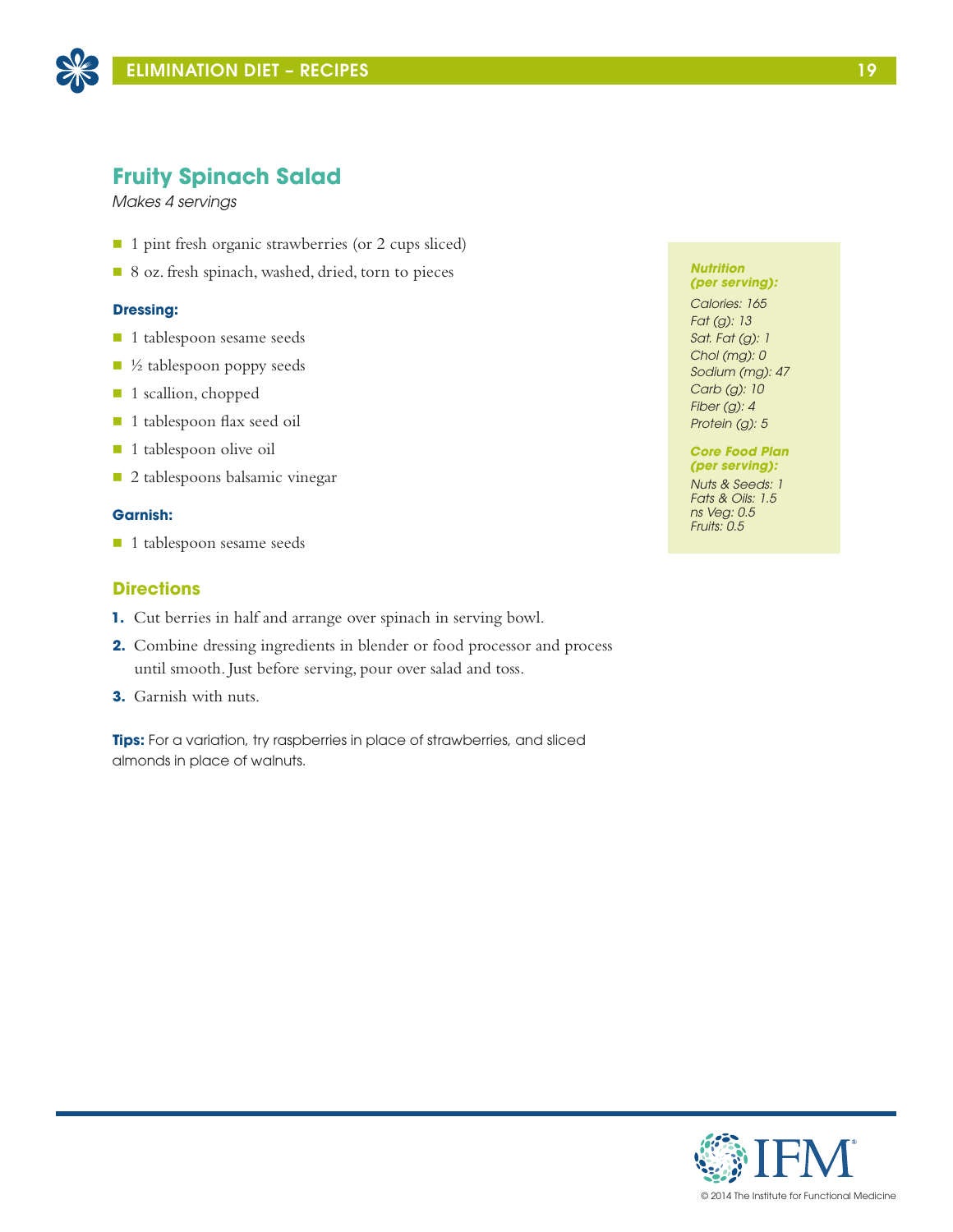

## **Guacamole**

*Makes 4 servings*

- 2 cloves garlic, minced (≈ 2 teaspoons)
- 3 scallions or red onion, minced ( $\approx$  ¼ cup)
- ¼ jalapeño, minced
- 2 avocados, peeled
- 1 tablespoon fresh lime juice (juice of  $\frac{1}{2}$  a lime)
- 2 tablespoons chopped fresh cilantro
- 1 pinch of sea salt

## **Directions**

- **1.** In a medium bowl, combine the garlic, scallions, and jalapeños.
- **2.** Add avocado and mash using the back of a fork.
- **3.** Gently stir in lime juice.
- **4.** Finish with cilantro and sea salt.

#### *Nutrition (per serving):*

*Calories: 169 Fat (g): 15 Sat. Fat (g): 2 Chol (mg): 0 Sodium (mg): 46 Carb (g): 9 Fiber (g): 3 Protein (g): 2*

*Core Food Plan (per serving): Fats & Oils: 3 ns Veg: 1*

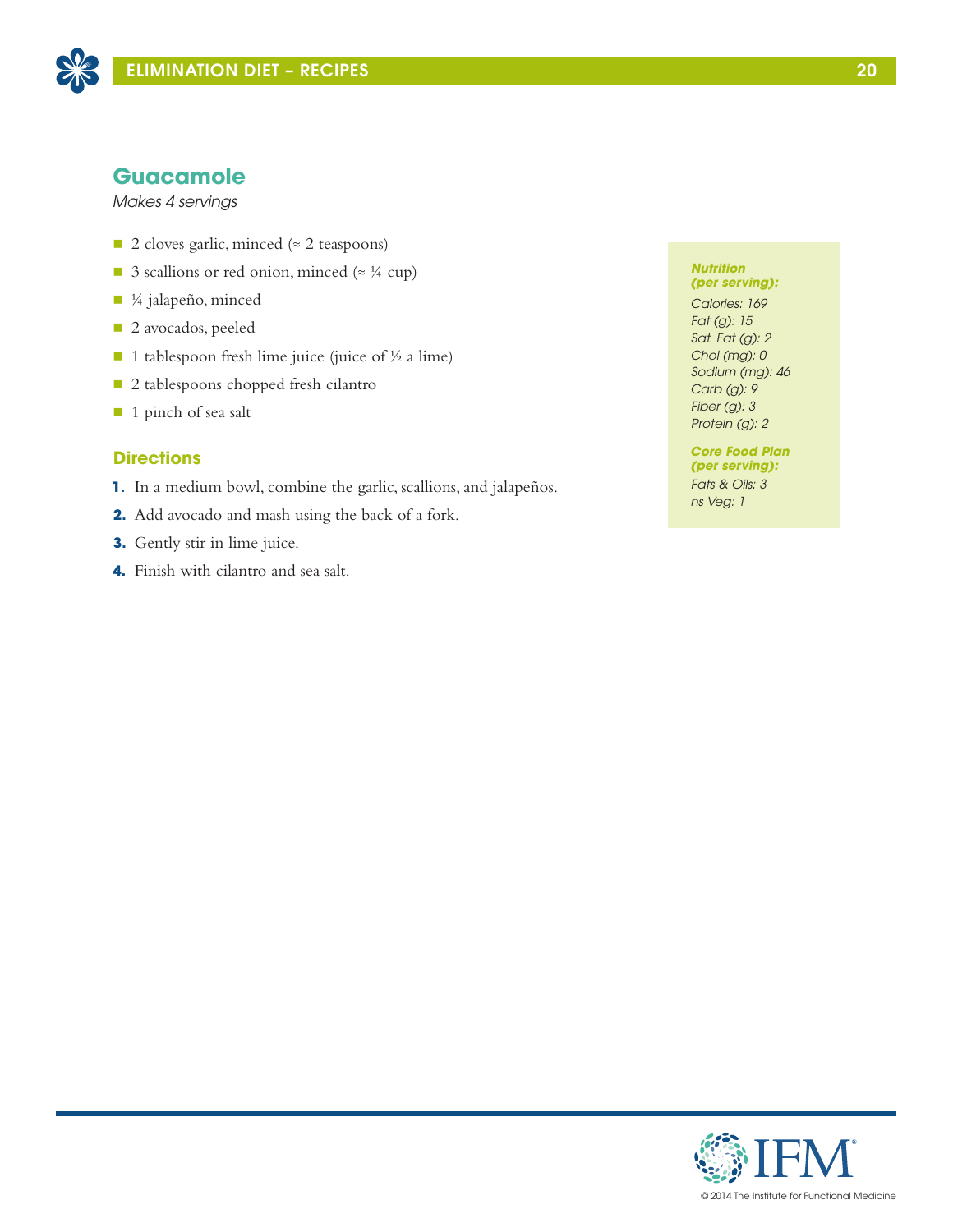

## **Kale Pineapple Banana Smoothie**

*Makes 2 servings*

- $\blacksquare$  1½ cups unsweetened almond or coconut milk
- 1 cup chopped, packed kale
- $\blacksquare$  ½ cup diced or chunk pineapple, fresh, frozen or canned in juice and drained
- $\blacksquare$  ½ banana (frozen is best)
- $\blacksquare$  <sup>1</sup>/<sub>2</sub> cup ice, if desired
- $\Box$  2 scoops vanilla vegan protein powder\*
- n 1 tablespoon chia or ground flax seed

*\*Soy-free. Typical varieties include rice, pea, hemp. Should be sweetened with stevia or unsweetened altogether. 1 scoop should be ≈ 17g protein.*

## **Directions**

**1.** Add all ingredients to blender, and blend until smooth.

### *Nutrition (per serving):*

*Calories: 246 Fat (g): 6 Sat. Fat (g): 1 Chol (mg): 0 Sodium (mg): 296 Carb (g): 31 Fiber (g): 4 Protein (g): 21*

## *Core Food Plan*

*(per serving): Proteins: 2.5 ns Veg: 0.5 Fruits: 1.5*

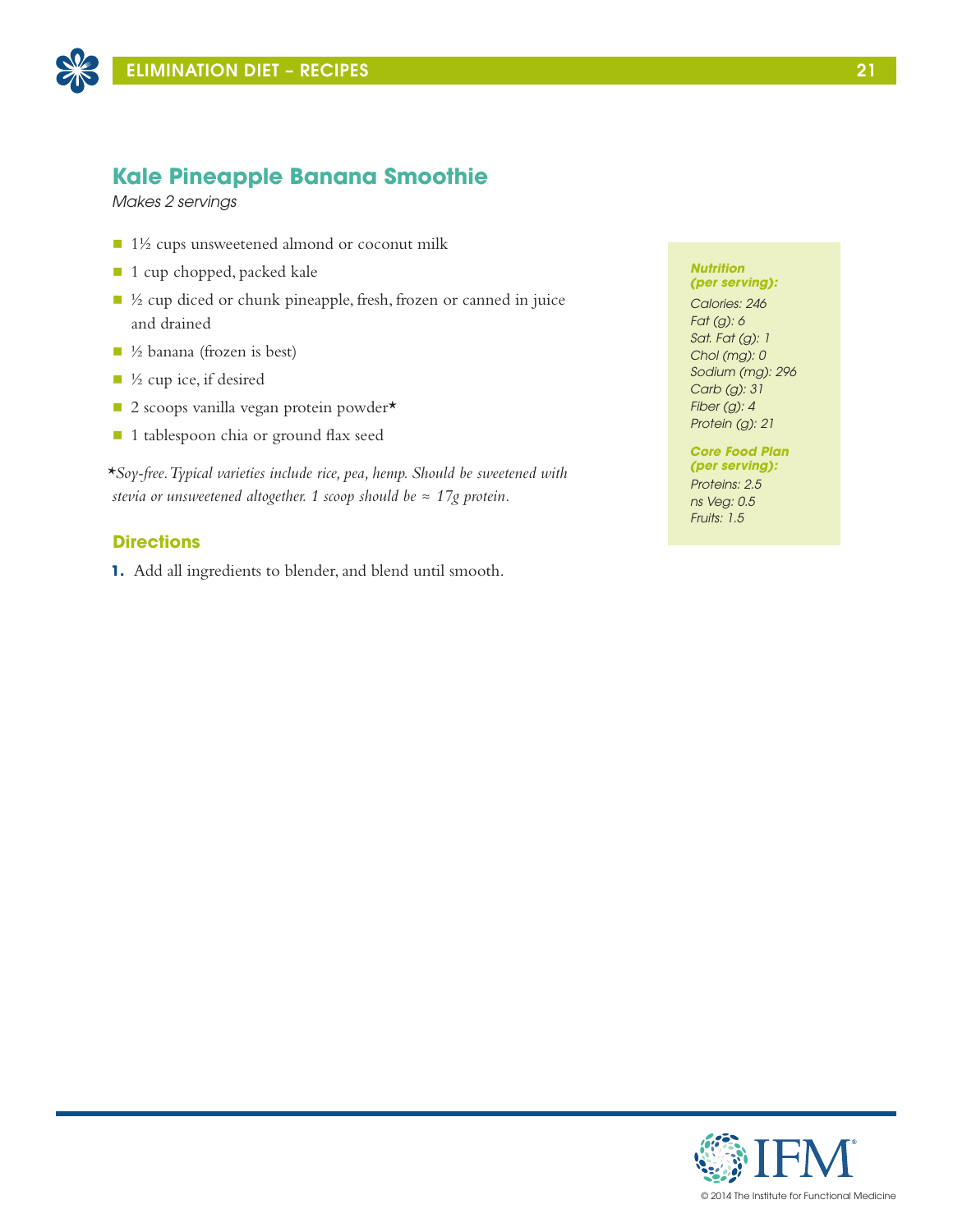

## **Nutty Green Rice**

*Makes 8 servings*

- 1 cup basmati or brown rice
- $\blacksquare$  2 cup water
- $\blacksquare$  ¼ teaspoon salt
- $\blacksquare$  <sup>1</sup>/<sub>2</sub> cup almonds
- 1 bunch parsley
- 1 clove garlic
- $\blacksquare$  1½ tablespoons lemon juice
- $\blacksquare$  1½ tablespoons olive oil
- $\blacksquare$  ¼ teaspoon freshly ground pepper
- $\blacksquare$  ½ cucumber, diced, for garnish

## **Directions**

- **1.** Bring water to a boil, add rice and salt, stir and simmer, covered for 45 minutes. Do not stir again. Remove from heat and let sit for another 10 minutes; then remove cover and allow to cool.
- **2.** While rice is cooking, blend almonds, parsley, garlic, pepper and oil in a food processor.
- **3.** When rice is cool, stir with nut mixture.
- **4.** Garnish with cucumber, if desired.

#### *Nutrition (per serving):*

*Calories: 157 Fat (g): 8 Sat. Fat (g): 1 Chol (mg): 0 Sodium (mg): 81 Carb (g): 19 Fiber (g): 1 Protein (g): 4*

*Core Food Plan (per serving):*

*Nuts & Seeds: 0.5 Fats & Oils: 1 Grains: 1*

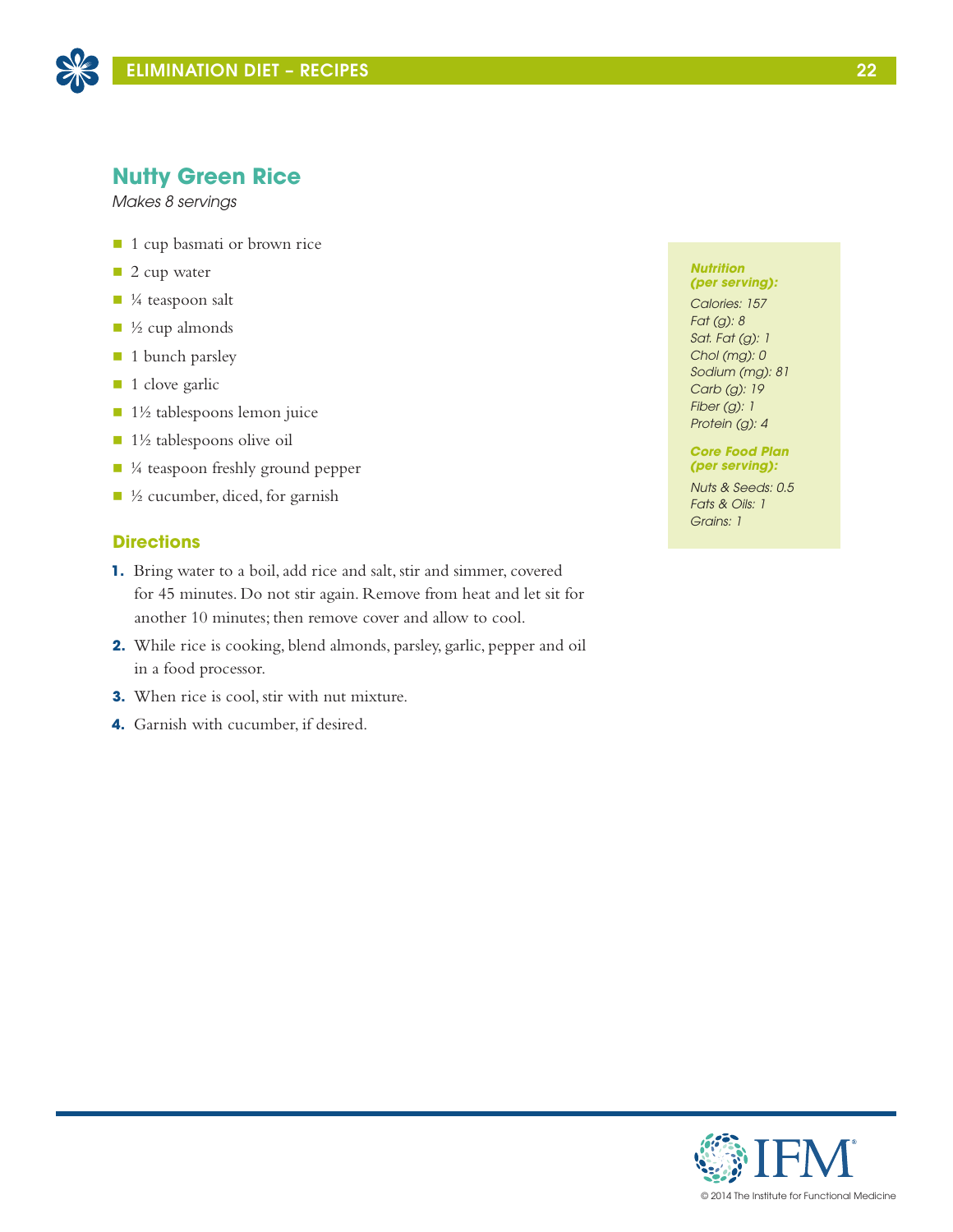

## **Oven-Baked Lentil and Split Pea Soup**

*Makes 8 servings*

- 1 cup split peas, rinsed well
- 1 cup lentils, rinsed well
- 10 cups low-sodium vegetable broth
- 2 medium carrots, sliced or diced
- 2 celery stalks, sliced or diced
- $\blacksquare$  1 large red bell pepper, chopped (1½-2 cups)
- 1 large onion, chopped
- $\blacksquare$  1 bay leaf
- $\blacksquare$  1 teaspoon cumin
- ¼ teaspoon ground black pepper
- $\blacksquare$  ½ teaspoon salt

### **Directions**

- **1.** Put peas and lentils in a Dutch oven or large oven proof pot.
- **2.** Added remaining ingredients and bake, covered, in 350° F oven for about 2 hours or until lentils and peas are tender.
- **3.** Alternatively, you can cook for 1 hour on top of the stove, stirring occasionally. Remove bay leaf before serving.

### *Nutrition (per serving):*

*Calories: 215 Fat (g): 2 Sat. Fat (g): 1 Chol (mg): 0 Sodium (mg): 210 Carb (g): 35 Fiber (g): 15 Protein (g): 17*

*Core Food Plan (per serving):*

*Legumes: 2 ns Veg: 1*

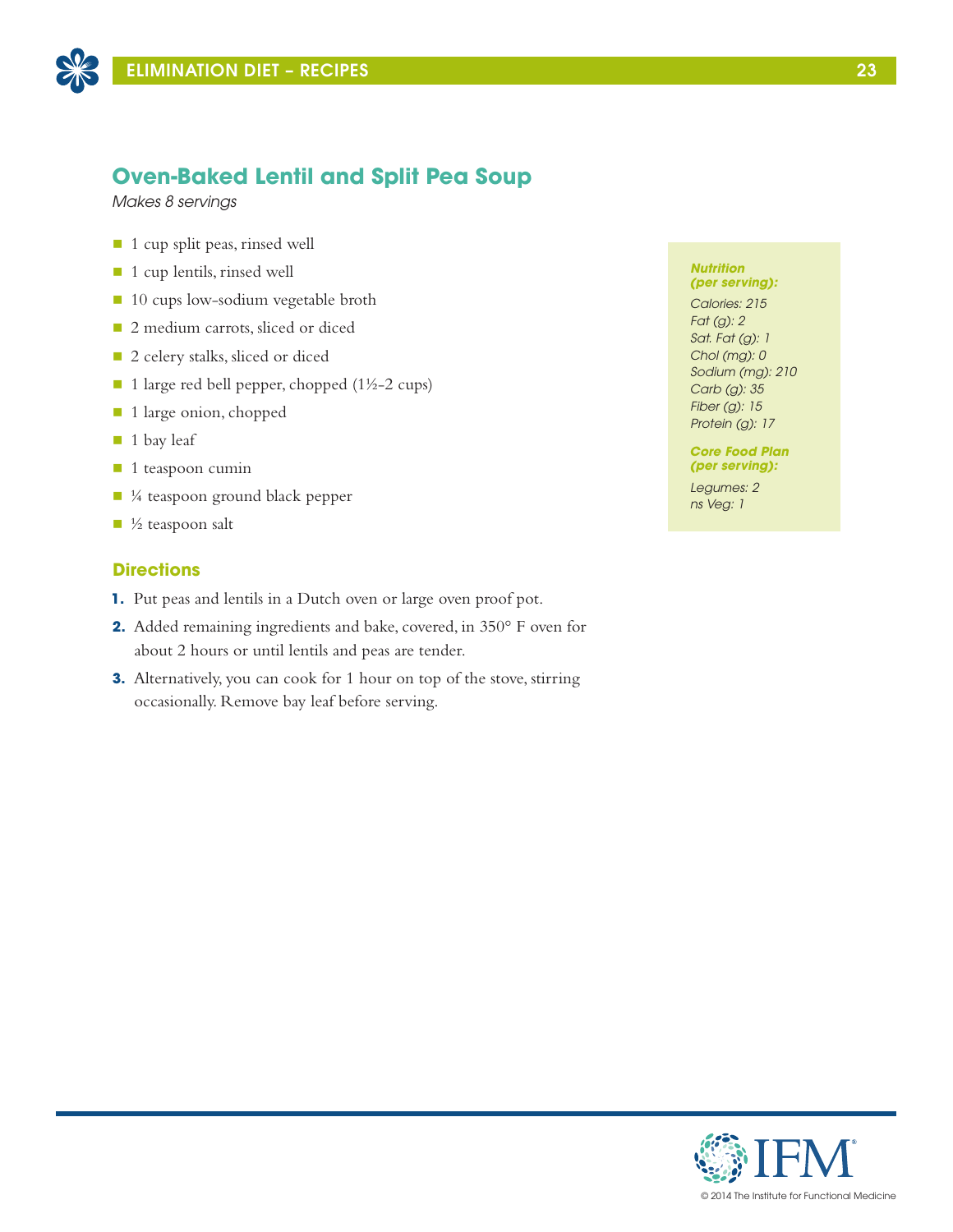

## **Oven-Roasted Vegetables**

*Makes 4 servings*

- 1 cup broccoli florets
- 1 cup cauliflower florets
- $\blacksquare$  1 cup carrots
- 1 cup bell peppers
- $\blacksquare$  1 cup onion
- 1 cup mushroom
- $\blacksquare$  1 cup yellow squash
- $\blacksquare$  1 cup asparagus
- $\blacksquare$  ¼ cup olive oil
- $\blacksquare$  1 tablespoon minced garlic
- $\blacksquare$  ½ teaspoon salt
- $\blacksquare$  ½ teaspoon coarsely ground black pepper

### **Directions**

- **1.** Preheat oven to 375° F while preparing vegetables. Chop vegetables so that all pieces are approximately the same size. This will ensure all vegetables are done cooking at the same time.
- **2.** In a large roasting pan or cookie sheet, toss together all ingredients and spread in a single layer.
- **3.** Roast approximately 25-30 minutes until veggies are tender and slightly brown, stirring occasionally.

**Tips:** To make preparation easier, you can reduce the variety of vegetables but keep to 8 cups total for nutrition consistency. For example, you could chop 8 cups broccoli.

#### *Nutrition (per serving):*

*Calories: 188 Fat (g): 14 Sat. Fat (g): 2 Chol (mg): 0 Sodium (mg): 294 Carb (g): 15 Fiber (g): 5 Protein (g): 4*

*Core Food Plan (per serving): Fats & Oils: 3 ns Veg: 2.5*

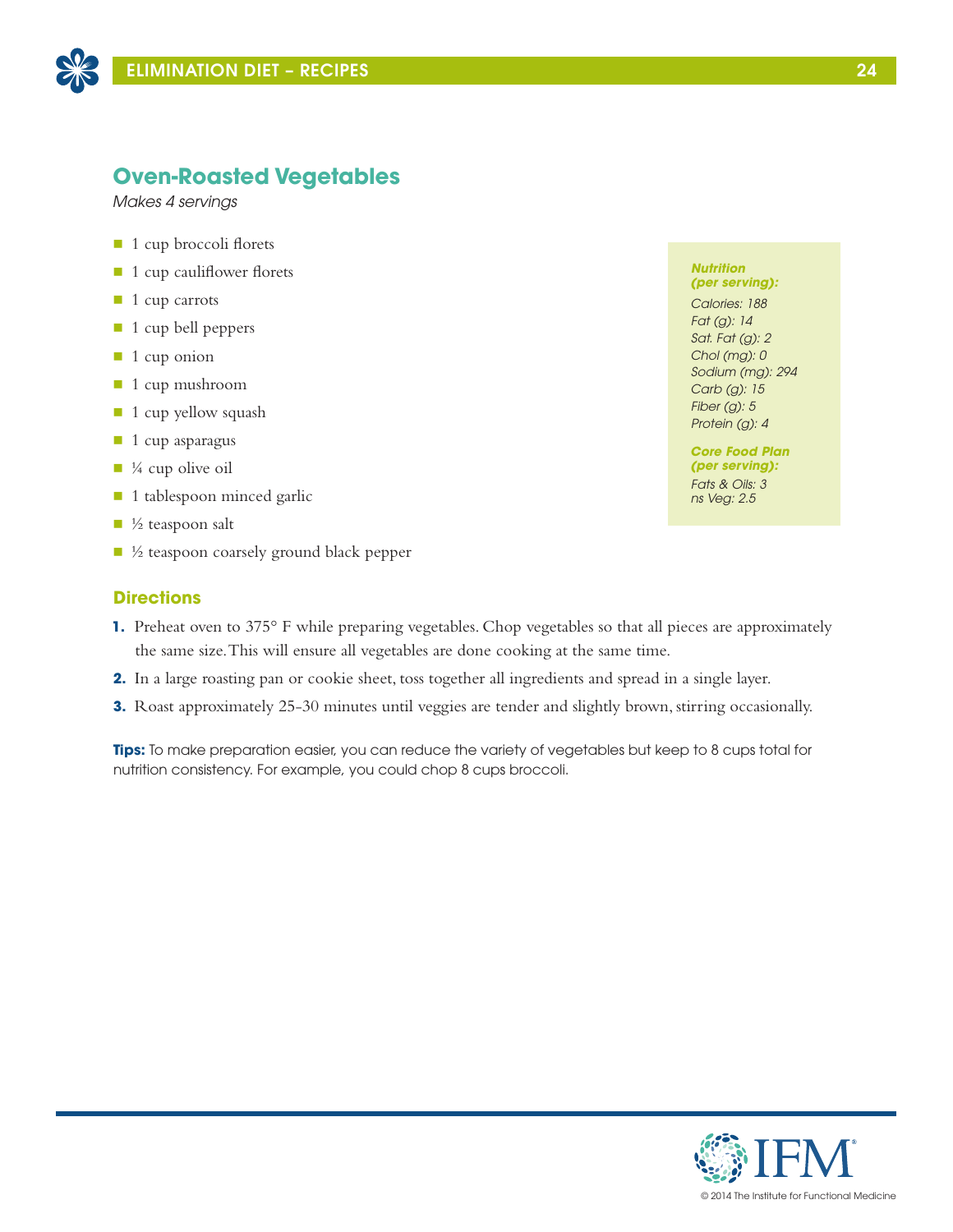

## **Overnight Steel-Cut Oats**

*Makes 8 servings*

- 6 cups water
- $\blacksquare$  ½ teaspoon sea salt
- $\blacksquare$  1½ cups gluten-free steel cut oats

### **Directions**

- **1.** Add water to saucepan, and bring to a boil.
- **2.** Add the salt and oats, and stir.
- **3.** Cover and remove from heat. Place in refrigerator on a hot pad, and leave overnight.
- **4.** In the morning, reheat the oatmeal over low heat. (You may need to add a bit of water to achieve desired consistency.)
- **5.** Refrigerate what you don't eat.

**Tips:** Add modest portions of nuts, seeds, fruits, and spices, as desired and to add nutritional balance, if meal plan allows.

#### *Nutrition (per serving):*

*Calories: 128 Fat (g): 2 Sat. Fat (g): trace Chol (mg): 0 Sodium (mg): 123 Carb (g): 22 Fiber (g): 4 Protein (g): 5*

*Core Food Plan (per serving): Grains: 1.5*

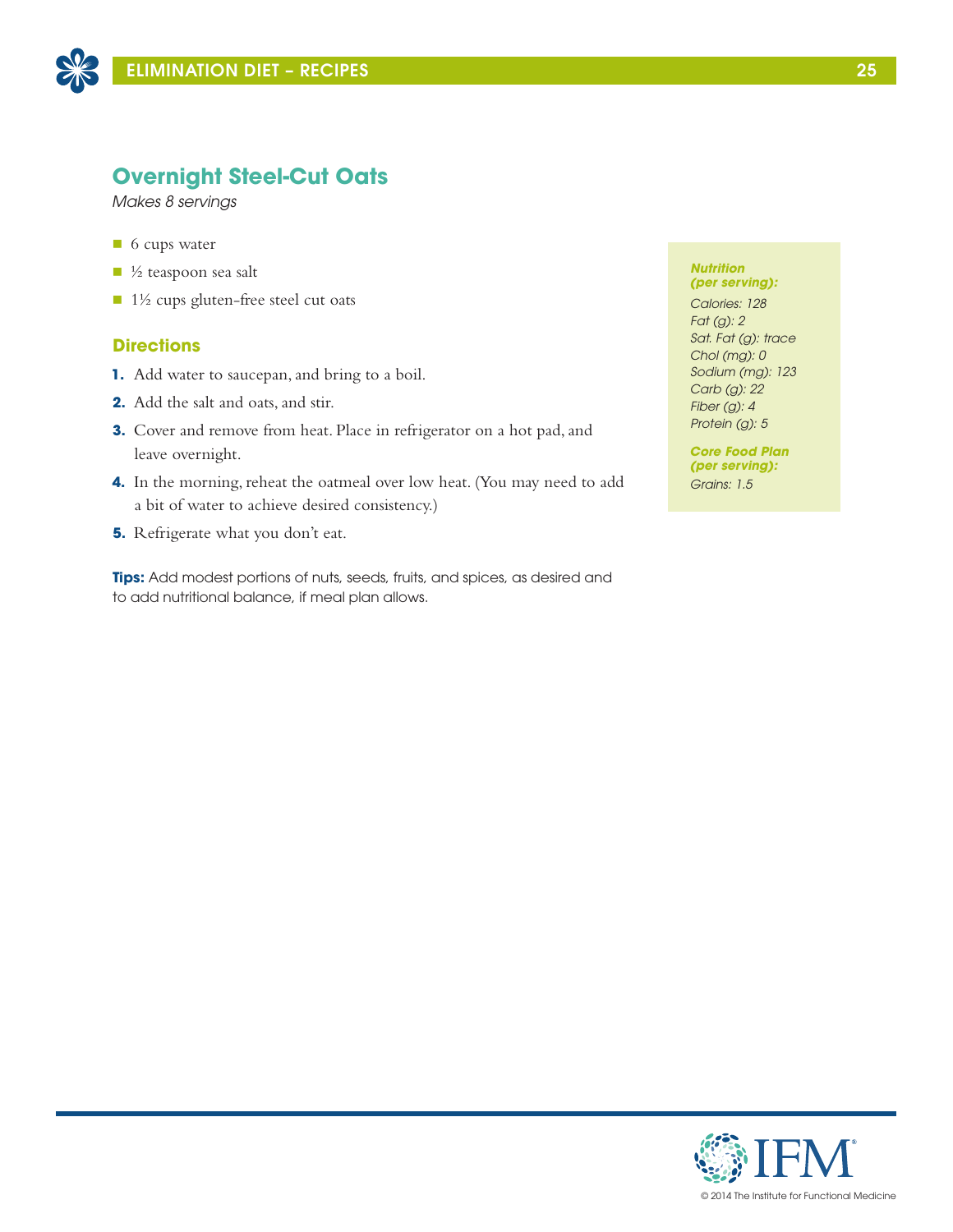

## **Pumpkin Oatmeal Pancakes**

*Makes 4 servings*

- 1 cup plus 2 tablespoons gluten-free rolled oats
- $\Box$  2 teaspoons cinnamon
- $\blacksquare$  ¼ teaspoon nutmeg
- $\blacksquare$  ¼ teaspoon ginger powder
- $\blacksquare$  ¼ teaspoon cloves or allspice
- $\blacksquare$  ½ teaspoon salt
- $\Box$  ½ teaspoon baking soda
- $\Box$  % cup pumpkin purée
- ⅓ cup unsweetened applesauce
- ⅓ cup unsweetened coconut beverage or almond milk
- 2 tablespoons coconut oil, melted
- 1 tablespoon maple syrup
- 1 teaspoon vanilla extract

### **Egg replacer:**

- $\Box$  % cup water
- 2 tablespoons ground flax seed

### **Directions**

- **1.** Prepare the egg replacer by mixing the ground flax and water. Allow to sit for 5 minutes to gel.
- **2.** Blend the oats in a high speed blender until finely ground, about 60 seconds. Add the spices, salt, and baking soda.
- **3.** In another bowl, whisk together the pumpkin, applesauce, milk, melted coconut oil, maple syrup, vanilla, and egg replacer. Add the wet ingredients to the dry and stir until just combined. Do not over mix.
- **4.** Heat a non-stick pan or cast iron skillet over medium heat (or 350° F for an electric griddle). Lightly oil or butter the surface.
- **5.** Once the pan is hot, pour <sup>1/4</sup> cup amounts of the batter, and gently spread the circles. Cook until bubbles form around the edges of the pancake. These pancakes take slightly longer to cook than regular pancakes so just keep the heat on medium and give them some time. Flip and cook for another 2 minutes on the other side.
- **6.** Serve warm with a drizzle of organic agave nectar or maple syrup. (Note, neither agave nor maple syrup were included in the nutrition analysis chart.)

#### *Nutrition (per serving):*

*Calories: 128 Fat (g): 2 Sat. Fat (g): trace Chol (mg): 0 Sodium (mg): 123 Carb (g): 22 Fiber (g): 4 Protein (g): 5*

#### *Core Food Plan (per serving):*

*Proteins: 0.5 Nuts & Seeds: 0.5 Fats & Oils: 0.5 s Veg: 1 Fruits: 0.5 Grains: 0.5*

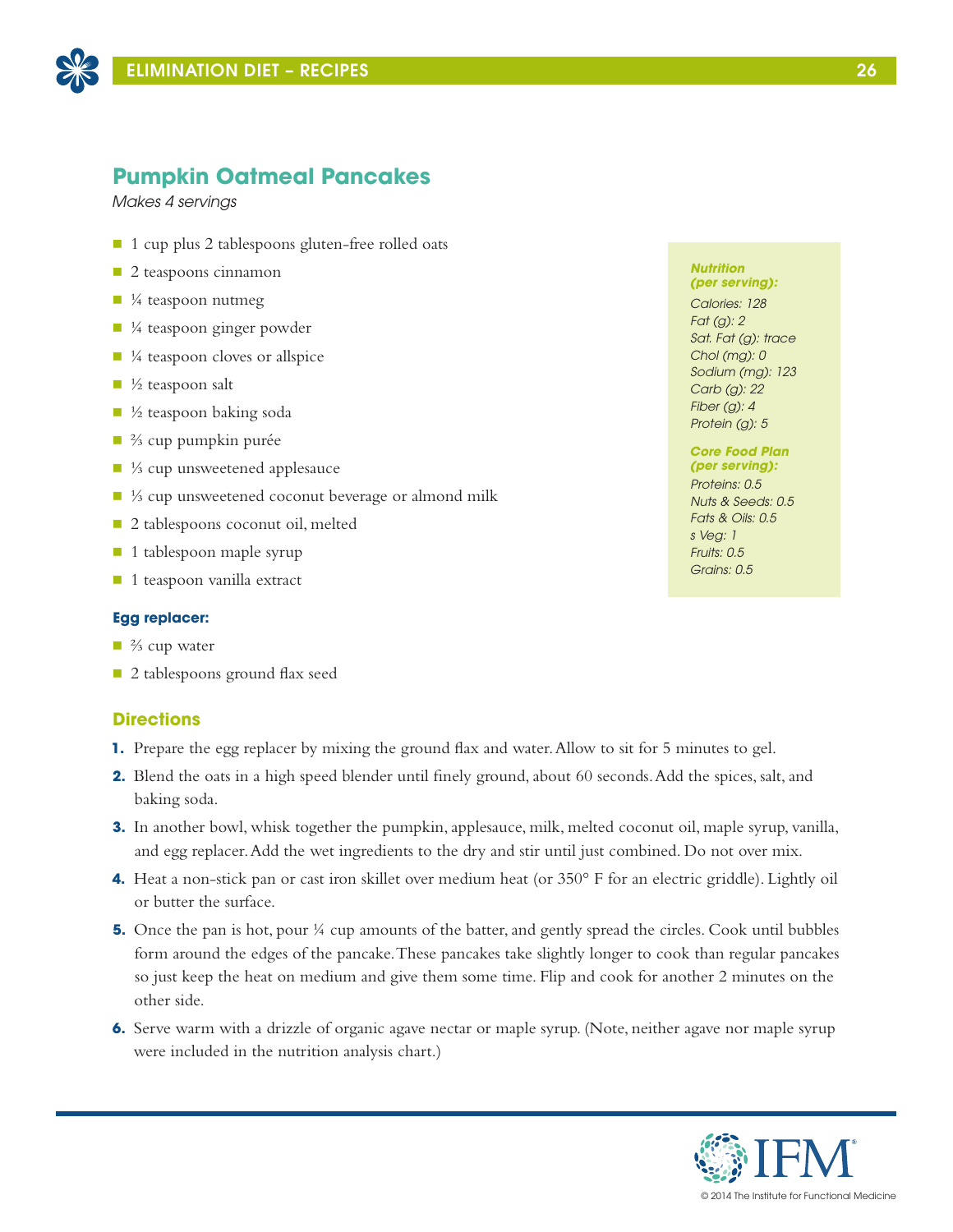

## **Quick Brown Rice and Black Bean Bowl**

*Makes 4 servings*

- 4 teaspoons coconut oil
- 2 cups chopped baby spinach
- 2 cups cooked brown rice
- 2 cups canned black beans, rinsed and drained
- 1 teaspoon sea salt
- 1 teaspoon garlic powder
- $\blacksquare$  1 teaspoon cumin
- n 1 avocado, chopped
- 1 cup chopped tomatoes

## **Directions**

- **1.** Heat a large pan on medium-high heat. Add coconut oil to the pan, and melt. Add spinach and sauté until wilted.
- **2.** Add rice, beans, sea salt, garlic powder, and cumin. Cook until all ingredients are heated through. Remove from heat.
- **3.** Right before serving, gently fold in avocado and tomatoes.

#### *Nutrition (per serving)*

*Calories: 356 Fat (g): 14 Sat. Fat (g): 5 Chol (mg): 0 Sodium (mg): 893 Carb (g): 47 Fiber (g): 11 Protein (g): 11*

## *Core Food Plan*

*(per serving): Legumes: 1 Fats & Oils: 0.5 ns Veg: 0.5 Grains: 2*

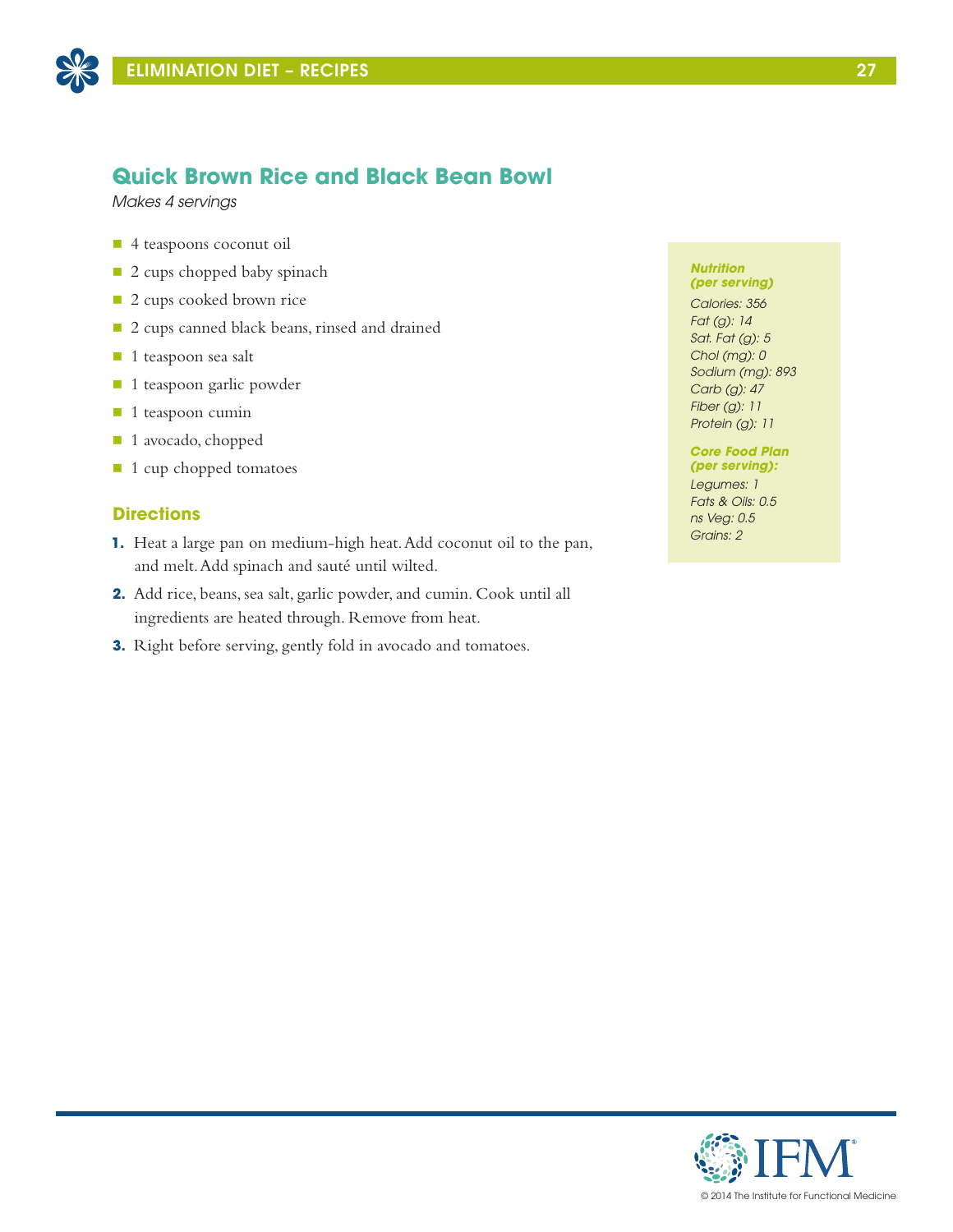

## **Quinoa Salad with Chicken, Grapes, and Almonds**

*Makes 8 servings*

- $\blacksquare$  2 cups water
- 1¼ cups quinoa, red or brown
- 1 teaspoon vinegar (rice or balsamic)
- $\blacksquare$  1 tablespoon lemon juice
- **n** 1 tablespoon lime juice
- $\blacksquare$  ¼ teaspoon sea salt
- $\blacksquare$  ¼ teaspoon pepper
- **2** tablespoon olive oil
- $\blacksquare$  ½ cup fresh mint, chopped
- $\Box$  ½ cup fresh basil, chopped
- $\blacksquare$  ¼ cup fresh cilantro, chopped
- 2 cups shredded chicken breast
- 2 cups grapes, halved
- $\blacksquare$  ½ cup sliced & toasted almonds
- 3-4 cups baby spinach, chopped
- $\blacksquare$  ½ cup green onions, chopped

## **Directions**

- **1.** Rinse quinoa under cold running water and drain. Bring 2 cups water to boil and stir in quinoa with a pinch of salt. Reduce heat and simmer about 12-15 minutes until most of liquid is absorbed. Uncover, and set aside to cool.
- **2.** In a large bowl, whisk vinegar, lemon and lime juices with sea salt and pepper. Slowly add in olive oil and the fresh chopped herbs. Mix well.
- **3.** Add cooled quinoa to dressing, and toss. Add chicken, grapes, nuts, chopped baby spinach and green onions and toss again.
- **4.** Serve at room temperature or chilled, if preferred.

**Tips:** Have chicken cooked and shredded or chopped ahead of time, if desired. This is nice served on a lettuce leaf for presentation. Use red quinoa and green grapes or regular quinoa and red grapes for a colorful presentation.

## *Nutrition*

*(per serving) Calories: 256 Fat (g): 10 Sat. Fat (g): 1 Chol (mg): 27 Sodium (mg): 102 Carb (g): 26 Fiber (g): 3 Protein (g): 17*

## *Core Food Plan*

*(per serving): Proteins: 1.5 Nuts & Seeds: 0.5 Fats & Oils: 0.5 ns Veg: 0.5 Fruit: 0.5 Grains: 1*

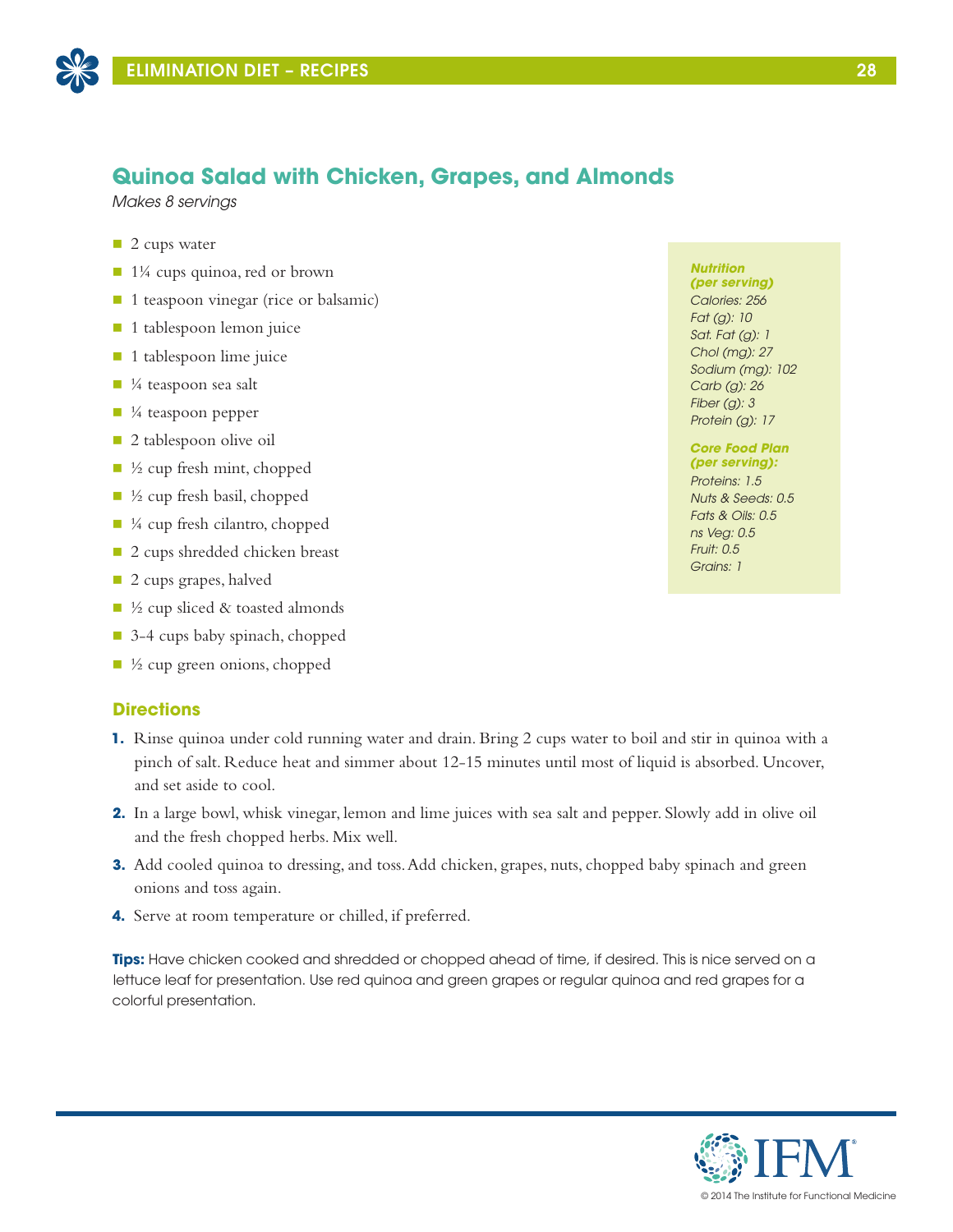

## **Roasted Beet Hummus**

*Makes 8 servings*

- 2 medium to large roasted beets
- 1 can (15 ounces) chick peas, drained, rinsed
- $\blacksquare$  ¼ cup tahini
- $\blacksquare$  ¼ cup fresh lemon juice
- 3 tablespoon extra-virgin olive oil
- 3 cloves garlic
- $\blacksquare$  1½ teaspoons sea salt

### **Directions**

- **1.** Roast beets:
	- Preheat oven to 400° F.
	- n Scrub beets with a vegetable brush under running water. Cut off top and bottom.
	- Wrap beets in foil and roast until tender (about 1 hour). Let cool, then peel.
- **2.** Add all ingredients to a blender or food processor. Purée until smooth.

#### *Nutrition (per serving)*

*Calories: 156 Fat (g): 10 Sat. Fat (g): 1 Chol (mg): 0 Sodium (mg): 380 Carb (g): 14 Fiber (g): 2 Protein (g): 5*

*Core Food Plan (per serving):*

*Legumes: 0.5 Fats & Oils: 1 Nuts & Seeds: 0.5 s Veg: 0.5*

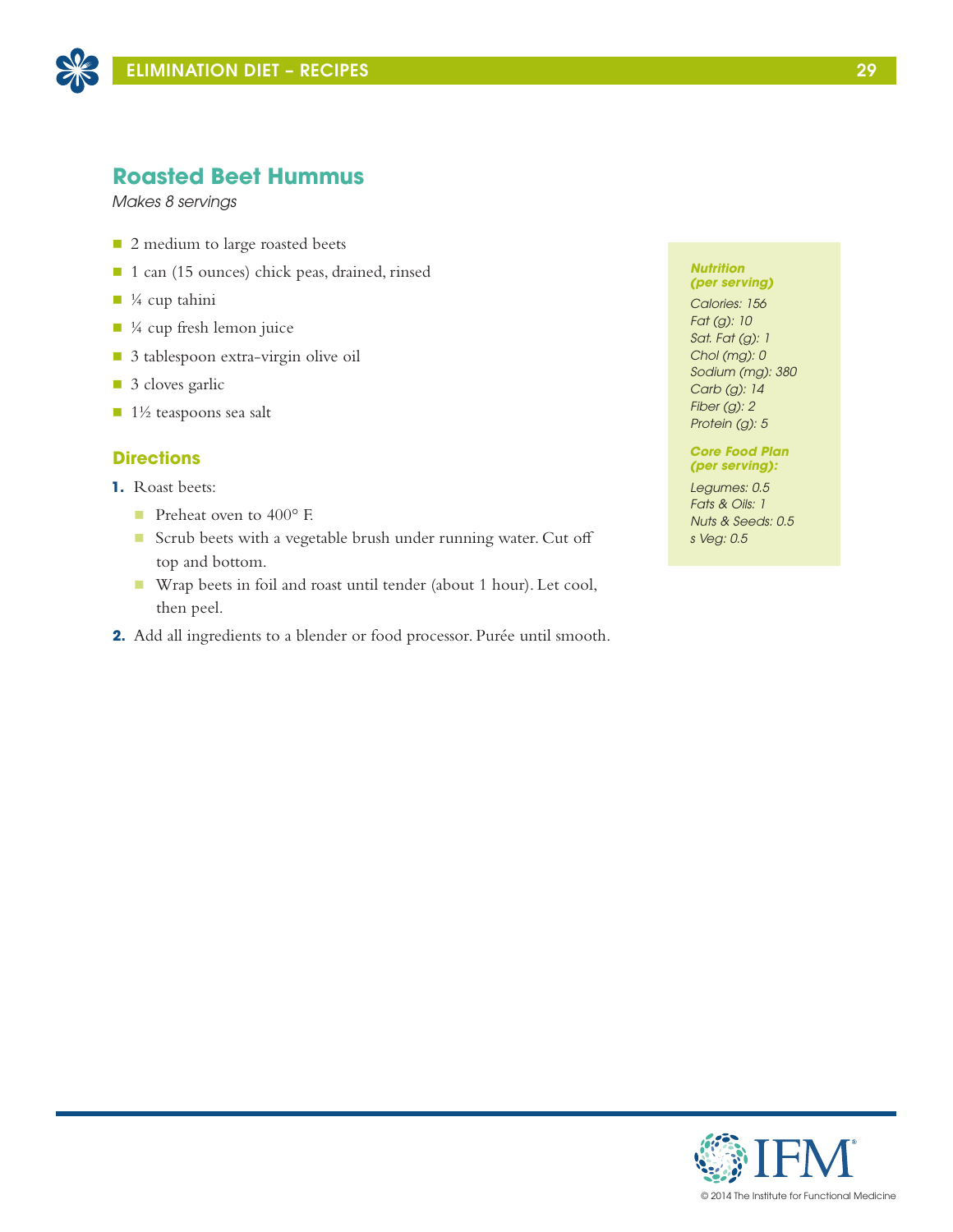

## **Roasted Pecans and Fresh Pears with Mixed Greens**

*Makes 4 servings*

- $\Box$  ½ cup raw pecans
- 4 cups mixed greens of choice (spring mix, baby spinach, or arugula)
- $\blacksquare$  ¼ red onion, thinly sliced in rounds, cut in half
- $\blacksquare$  1 ripe pear

### **Vinaigrette:**

- $\Box$  2 tablespoons vinegar of choice
- Juice of ½ lemon (≈1.5 tablespoons)
- $\Box$  ½ clove garlic (or ½ teaspoon minced garlic)
- $\blacksquare$  ¼ teaspoon ground cumin
- $\blacksquare$  ½ tablespoon raw honey
- $\blacksquare$  ½ teaspoon Dijon mustard
- $\blacksquare$  ¼ teaspoon sea salt
- $\blacksquare$  <sup>1</sup>/<sub>8</sub> teaspoon pepper
- 1 tablespoon fresh minced parsley
- 2 chopped green onions
- 2 tablespoons extra-virgin olive oil

### **Directions**

- **1.** Roast raw pecans in a 350° F oven for 5-8 minutes or until browned. Be careful not to burn nuts.
- **2.** In a large salad bowl, toss together greens and onions.
- **3.** Top with cooled roasted pecans.
- **4.** Just before serving, peel pears, cut in chunks, and place on top of salad.
- **5.** Top with either variation of the Everyday Basic Vinaigrette below, and toss all of the other ingredients right before serving.

### **Everyday Basic Vinaigrette:**

- **1** Add to a blender the vinegar, lemon juice, garlic, cumin, honey, mustard, sea salt and pepper, and blend.
- **2.** Add the fresh chopped parsley and onion, and blend.
- **3.** Add oil and blend (if possible, slowly stream in oil through an opening in the top of the blender).
- **4.** Serve at room temperature.

**Variation:** In place of cumin, add ½ to 1 teaspoon of dried basil or 1-2 tablespoons fresh basil, for a different taste blend.

#### *Nutrition (per serving)*

*Calories: 197 Fat (g): 16 Sat. Fat (g): 2 Chol (mg): 0 Sodium (mg): 133 Carb (g): 14 Fiber (g): 3 Protein (g): 2*

### *Core Food Plan (per serving):*

*Nuts & Seeds: 2 Fats & Oils: 1 ns Veg: 1 Fruits: 0.5*

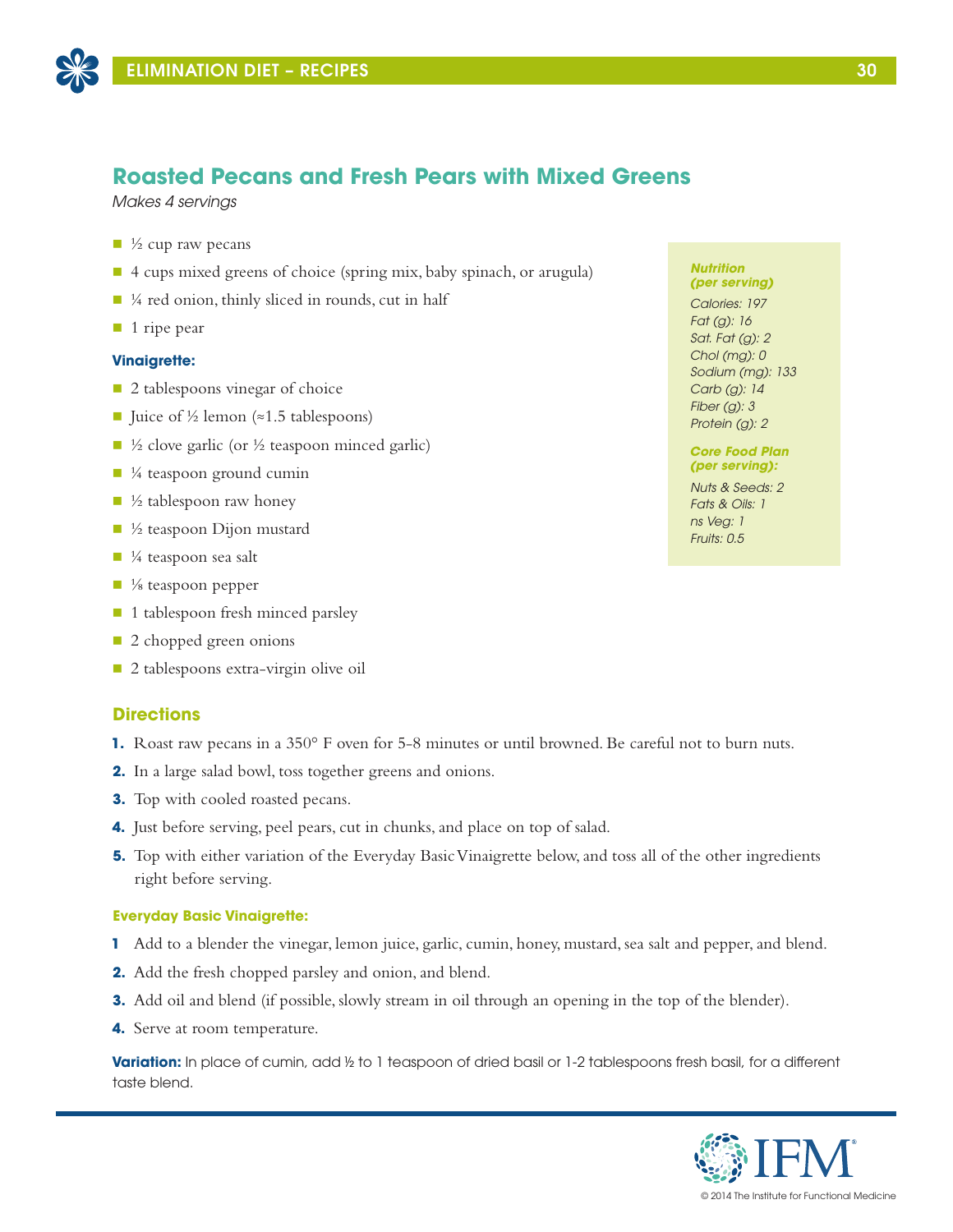

## **Sage Turkey Sausage**

*Makes 4 servings (Yields 8 patties)*

- 1 pound ground turkey breast
- ¼ cup finely diced apple
- 2 tablespoons finely minced red onion
- 2 tablespoons finely minced fresh sage
- $\blacksquare$  ½ teaspoon finely minced fresh thyme
- 3 tablespoons extra virgin olive oil
- $\blacksquare$  ½ teaspoon kosher salt
- $\blacksquare$  ½ teaspoon freshly ground black pepper

## **Directions**

- **1.** In a large bowl, mix together turkey, apple, onion, sage, thyme, 1 tablespoon olive oil, salt, and pepper.
- **2.** Make eight patties from the turkey mixture.
- **3.** Heat a nonstick skillet over medium heat. Add 2 tablespoons olive oil.
- **4.** Brown the patties for 3-4 minutes on each side, until firm to the touch.
- **5.** Store leftovers in an airtight glass container in refrigerator up to 3 days.

#### *Nutrition (per serving)*

*Calories: 212 Fat (g): 12 Sat. Fat (g): 2 Chol (mg): 61 Sodium (mg): 469 Carb (g): 2 Fiber (g): trace Protein (g): 25*

*Core Food Plan (per serving):*

*Proteins: 3.5 ns Veg: 0.5*

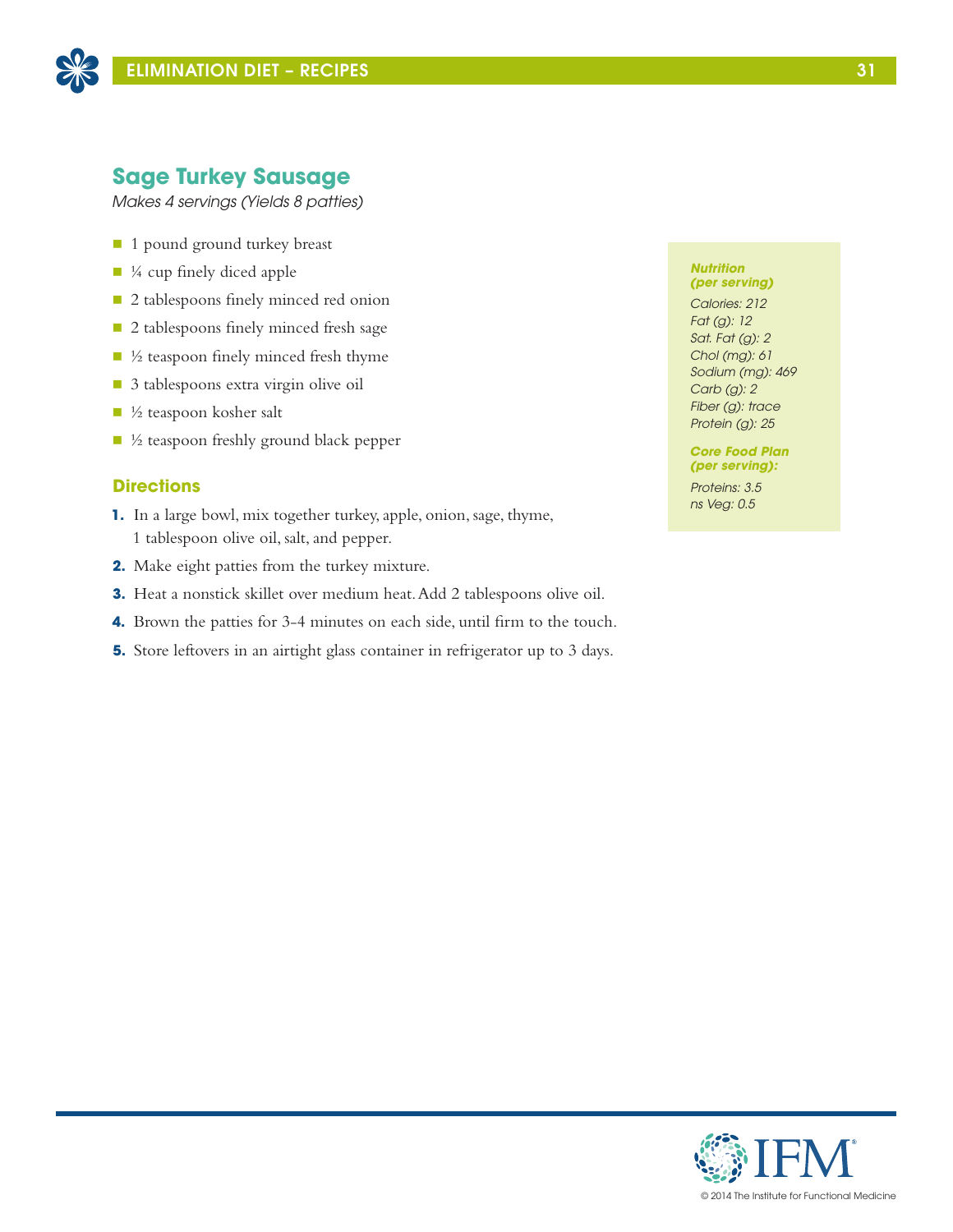

## **Sautéed Sesame Green Beans**

*Makes 4 servings*

- 1 pound petite green beans, fresh or frozen
- 1 tablespoon extra-virgin olive oil
- 2 cloves garlic (or 2 teaspoons minced garlic)
- 1 tablespoon fresh basil (or 1 teaspoon dried)
- 1 tablespoon roasted sesame seeds
- 1 teaspoon unrefined sea salt
- $\blacksquare$  ½ teaspoon pepper, or to taste

### **Directions**

- **1.** Steam green beans in a steamer basket over water for 7-8 minutes. Once they are bright green and fork tender, remove from heat and drain. Set aside.
- **2.** Heat a large skillet on medium. Add olive oil and garlic, sauté about 2-3 minutes. Garlic should be slightly browned but be careful not to burn.
- **3.** Add steamed green beans to pan, and sauté until green beans are warm and coated with olive oil and garlic.
- **4.** Remove from heat. Immediately toss with basil, roasted sesame seeds, salt, and pepper. Serve warm.

**Tips:** This dish tastes great as a leftover.

#### *Nutrition (per serving)*

*Calories: 83 Fat (g): 5 Sat. Fat (g): 1 Chol (mg): 0 Sodium (mg): 474 Carb (g): 10 Fiber (g): 4 Protein (g): 3*

*Core Food Plan (per serving):*

*Fats & Oils: 1 ns Veg: 1.5*

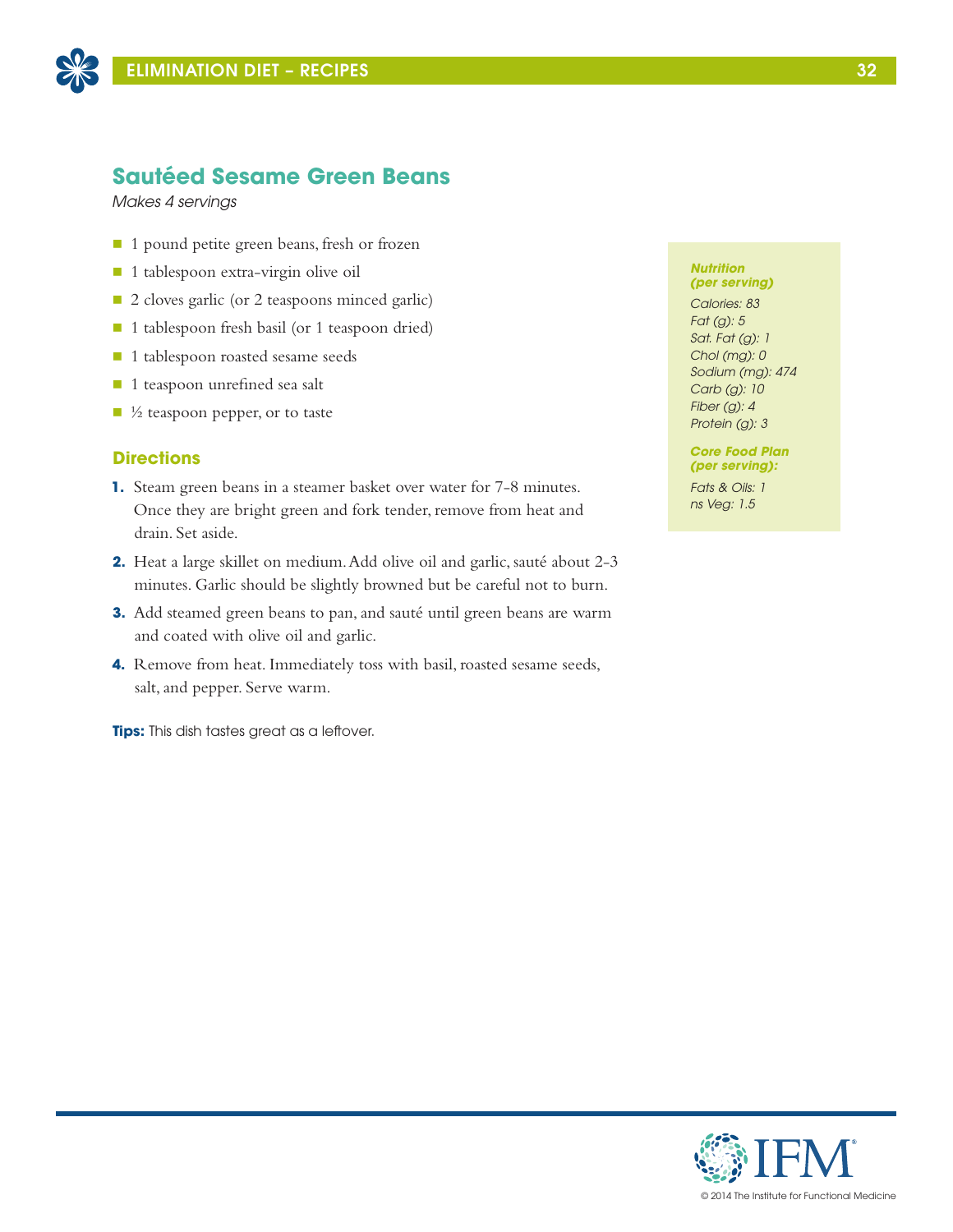

## **Savory Seed Crackers**

*Makes 8 servings*

- $\blacksquare$  ¼ cup chia seeds
- ½ cup flax seeds
- $\blacksquare$  ¼ cup sunflower seeds
- $\blacksquare$  <sup>1</sup>/<sub>4</sub> cup water
- ⅓ teaspoon garlic powder
- $\blacksquare$  <sup>1</sup>/<sub>8</sub> teaspoon onion powder
- $\blacksquare$  ¼ teaspoon salt
- $\blacksquare$  ¼ teaspoon guar or xanthan gum
- More water, if needed

## **Directions**

- **1.** Preheat oven to 300° F.
- **2.** Mix all ingredients together and spread on greased parchment paper on a cookie sheet. Press flat (about ⅛-inch thick).
- **3.** Bake for about 30 minutes on each side.
- **4.** Immediately after removal from oven, score the seeds (they will still be pliable at this point, but score right away, as they will firm up quickly). A pizza cutter works well.

**Tips:** Before spreading on cookie sheet, oil hands or spatula, to keep seeds from sticking to hands. Watch closely so that you don't burn the seeds. May consider longer duration of time at lower cooking temp (i.e., 250° F).

*Nutrition (per serving): Calories: 113 Fat (g): 8 Sat. Fat (g): 2 Chol (mg): 0 Sodium (mg): 73 Carb (g): 8 Fiber (g): 2 Protein (g): 4*

*Core Food Plan (per serving): Nuts & Seeds: 2.5*

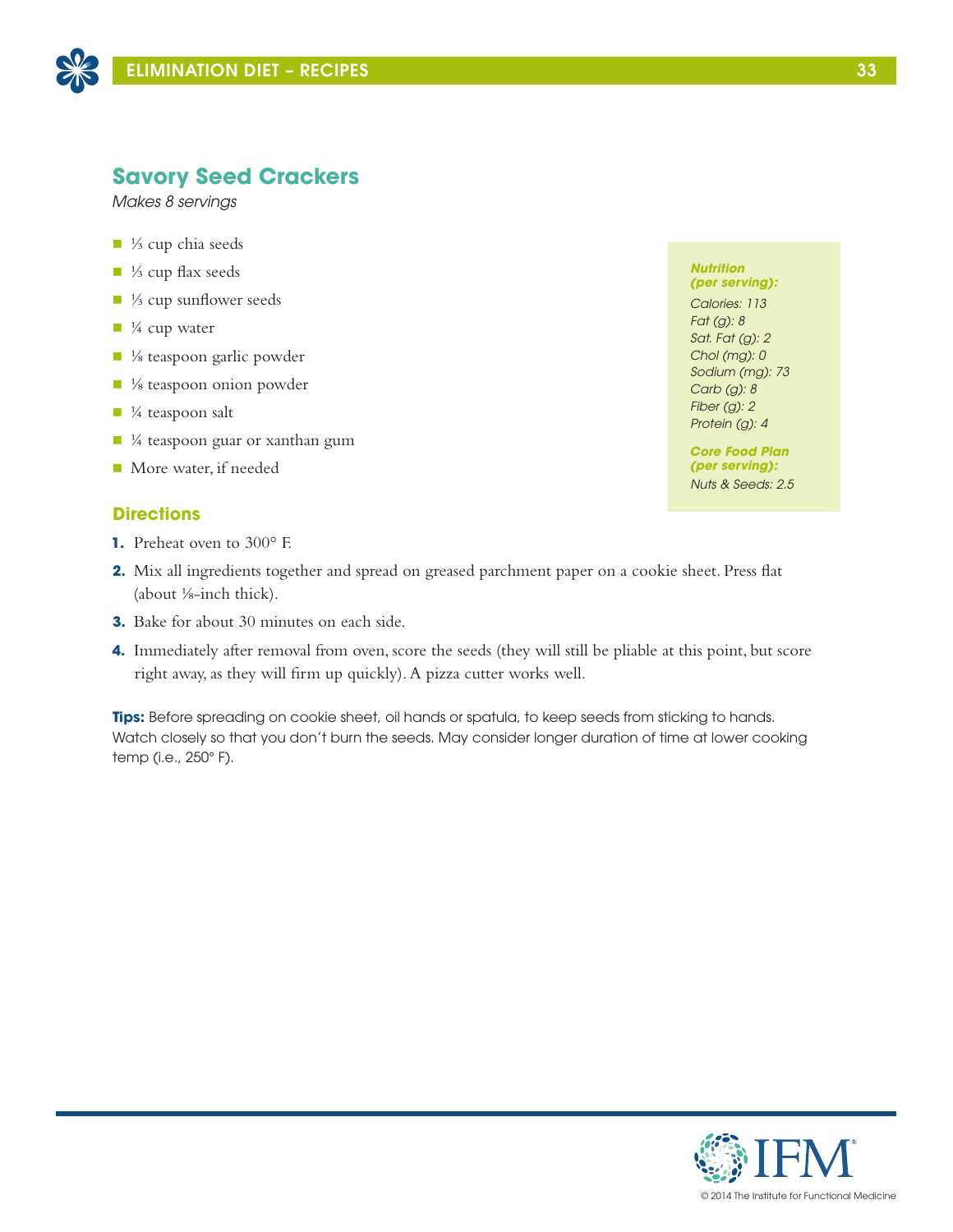

## **Simple Roasted Butternut Squash**

*Makes 4 servings*

- 4 cups cubed butternut squash
- **n** 2 tablespoons olive oil
- 2 cloves garlic, minced
- $\blacksquare$  <sup>1</sup>/<sub>4</sub> teaspoon salt
- $\blacksquare$  ¼ teaspoon pepper

## **Directions**

- **1.** Preheat oven to 400° F.
- **2.** In a large bowl, toss together butternut squash, olive oil, garlic, salt and pepper.
- **3.** Pour coated squash on a baking sheet in a single layer.
- **4.** Roast at 400°F until squash is tender and lightly browned (about 25-30 minutes).

#### *Nutrition (per serving):*

*Calories: 125 Fat (g): 7 Sat. Fat (g): 1 Chol (mg): 0 Sodium (mg): 139 Carb (g): 17 Fiber (g): 2 Protein (g): 2*

### *Core Food Plan (per serving):*

*Fats & Oils: 1 s Veg: 1*

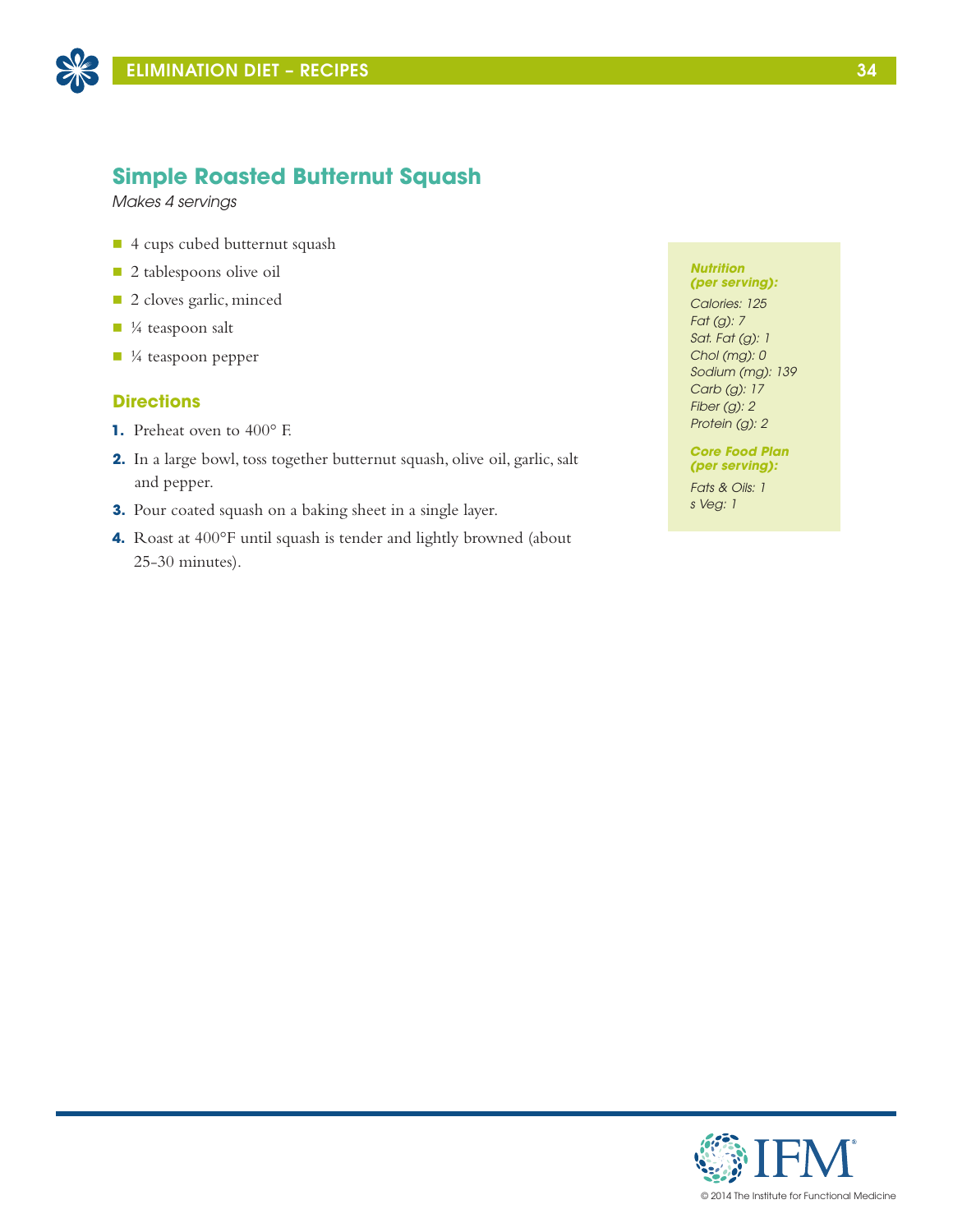

## **Strawberry Mango Smoothie**

*Makes 2 servings*

- 2 cups unsweetened almond, hemp, or coconut milk
- 1 cup frozen strawberries (no sugar added)
- 1 cup frozen mangoes (no sugar added)
- $\Box$  2 scoops vanilla vegan protein powder\*
- 2 tablespoons chia seeds
- 2 cups spinach leaves

*\*Soy-free. Typical varieties include rice, pea, hemp. Should be sweetened with stevia or unsweetened altogether. 1 scoop should be ≈ 17g protein.*

## **Directions**

**1.** Add all ingredients to blender, and blend until smooth.

#### *Nutrition (per serving):*

*Calories: 305 Fat (g): 8 Sat. Fat (g): 2 Chol (mg): 0 Sodium (mg): 351 Carb (g): 40 Fiber (g): 6 Protein (g): 22*

### *Core Food Plan (per serving):*

*Proteins: 2.5 Nuts & Seeds: 0.5 ns Veg: 1 Fruit: 2*

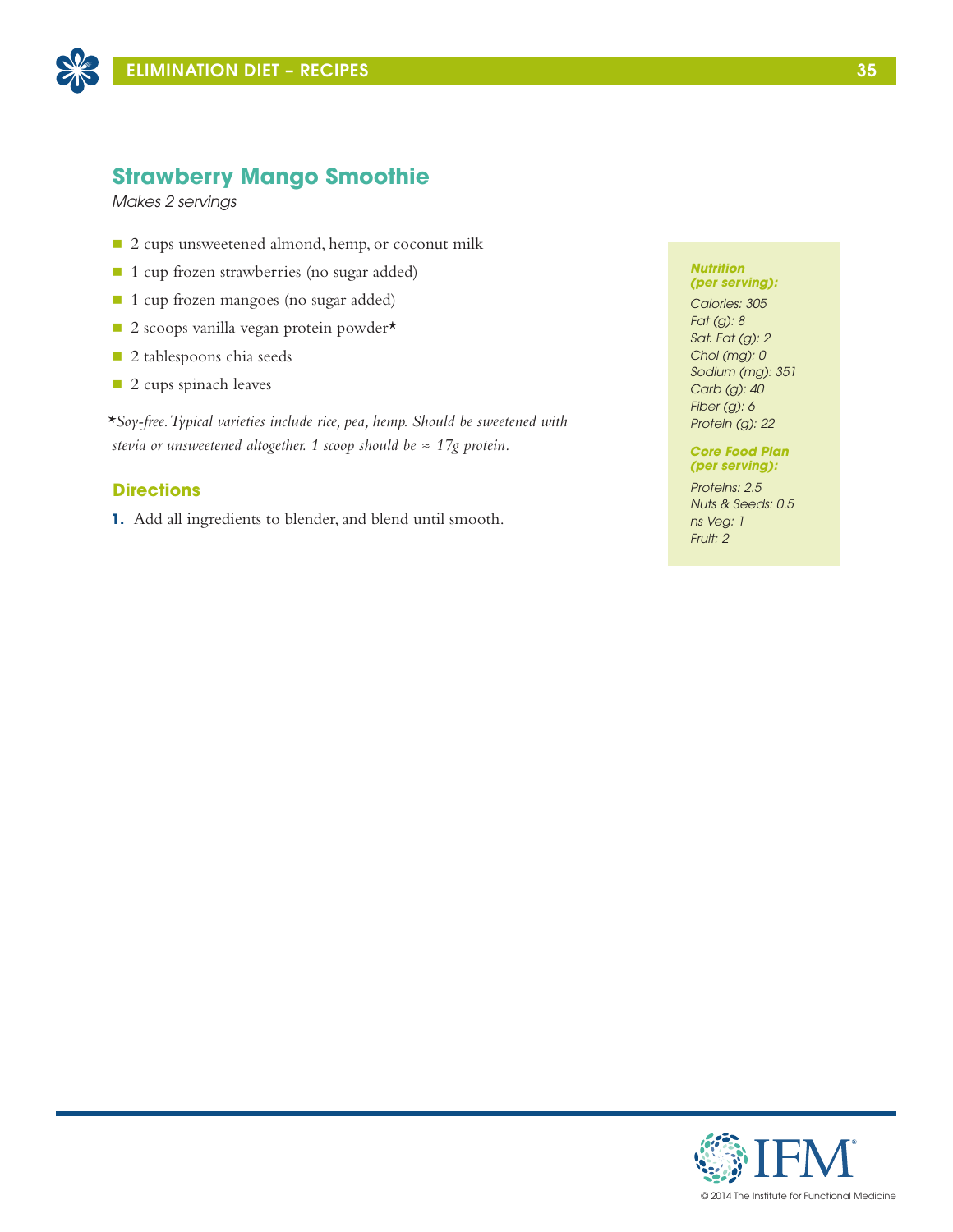

## **Sweet Potato and Kale Soup**

*Makes 4 servings*

- 1 medium onion, coarsely chopped
- 1 clove minced garlic
- 1 red or yellow bell pepper, chopped
- 3 medium sweet potatoes or yams, peeled and cubed
- 5 cups low-sodium chicken or vegetable broth
- $\blacksquare$  ¼ teaspoon sea salt
- $\blacksquare$  ¼ teaspoon freshly ground black pepper
- $\blacksquare$  1 can coconut milk
- 1 bunch dinosaur kale, de-stemmed and thinly sliced (about 5-6 cups)

## **Directions**

- **1.** In a heavy soup pot, add onion, garlic, bell peppers, sweet potatoes, and broth. Bring to a boil. Reduce heat and simmer for 5 minutes.
- **2.** Add coconut milk and kale and cook about 3-4 minutes.
- **3.** Soup is ready when all vegetables are soft.

**Tips:** Serve soup over brown rice or quinoa. Or serve over cauliflower rice for a lower-carb meal.

#### *Nutrition (per serving):*

*Calories: 281 Fat (g): 15 Sat. Fat (g): 13 Chol (mg): 0 Sodium (mg): 235 Carb (g): 35 Fiber (g): 6 Protein (g): 7*

*Core Food Plan (per serving): Fats & Oils: 2.5 ns Veg: 2 s Veg: 1.5*

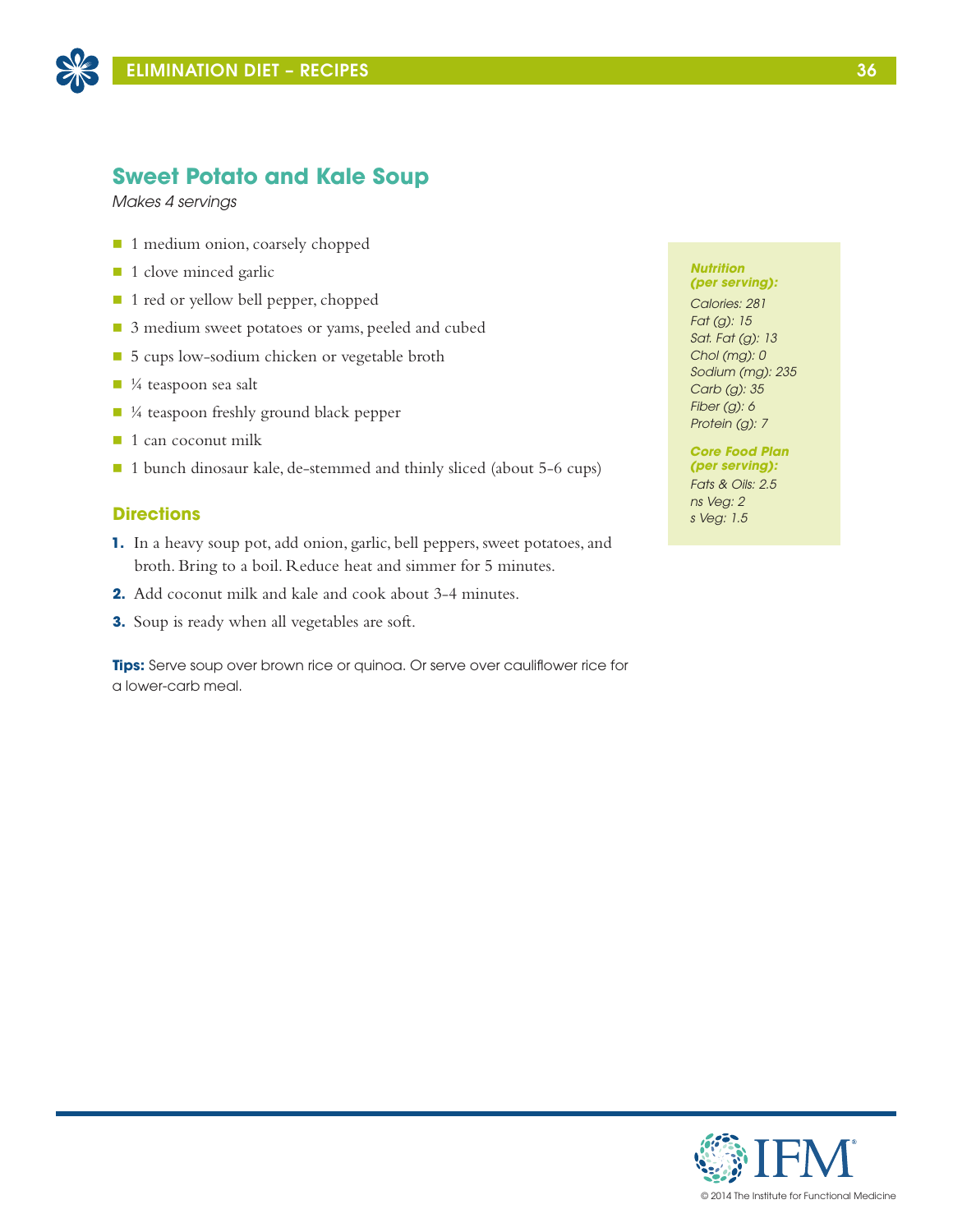

## **Sweet Potato Hummus**

*Makes 8 servings*

- 1 large sweet potato (12-14 ounces), cooked and mashed
- 1 can (15 ounces) chick peas, drained, rinsed
- $\blacksquare$  ¼ cup tahini
- $\blacksquare$  ¼ cup fresh lemon juice
- 3 tablespoons extra-virgin olive oil
- 1 small clove garlic, halved
- $\blacksquare$  1½ teaspoons fine sea salt
- 1 teaspoon ground cumin
- $\blacksquare$  ½ teaspoon cinnamon (optional)

### **Directions**

**1.** Add all ingredients to a blender or food processor. Purée until smooth.

**Tip:** Serve with vegetables or seed crackers. To reduce sodium content per serving, cut added sea salt to half of current amount, add some pepper, or increase the other spices to desired taste.

### *Nutrition (per serving):*

*Calories: 180 Fat (g): 10 Sat. Fat (g): 1 Chol (mg): 0 Sodium (mg): 415 Carb (g): 19 Fiber (g): 3 Protein (g): 5*

### *Core Food Plan (per serving):*

*Legumes: 0.5 Fats & Oils: 1 Nuts & Seeds: 1 s Veg: 0.5*

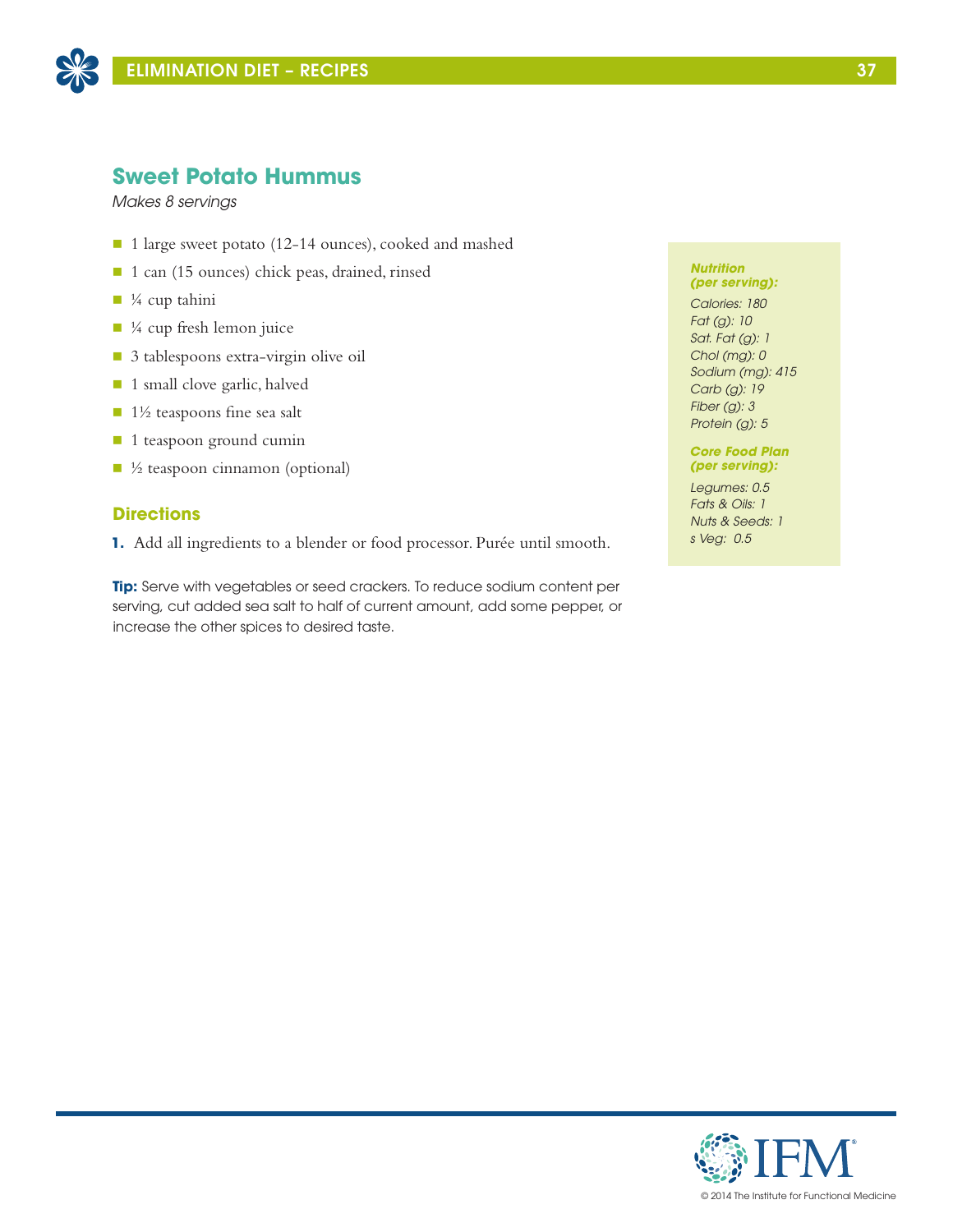

## **Three Bean Vegetable Chili**

*Makes 6 servings*

- 1 tablespoon olive oil
- $\blacksquare$  ½ large onion, diced
- 2 carrots, diced
- 1 red bell pepper, chopped
- 1 clove garlic, finely chopped
- 1 jalapeño pepper, seeded and minced
- $\blacksquare$  1½ tablespoons chili powder
- **n** 2 teaspoons ground cumin
- 1½ teaspoons dried oregano
- 1 (28 ounces) can no-salt added diced tomatoes
- $\blacksquare$  1 cup water
- 1 (15 ounces) can black beans, rinsed and drained
- 1 (15 ounces) can red kidney beans, rinsed and drained
- 1 (15 ounces) can Great Northern beans, rinsed and drained
- $\blacksquare$  ½ teaspoon sea salt

### **Garnish:**

- $\blacksquare$  Fresh cilantro
- Chopped scallions

## **Directions**

- **1.** Heat oil in large saucepan or stockpot. Add onions, carrots, bell peppers, garlic, and jalapeño and cook until onion is translucent (about 5 minutes).
- **2.** Add dry spices (chili powder, cumin, and oregano), and cook for 1 minute, stirring frequently.
- **3.** Add canned tomatoes including juices, water, beans, and salt. Bring to boil, reduce heat, and then simmer uncovered for 30 minutes.
- **4.** Serve garnished with chopped cilantro and scallions.

**Tips:** Try to find low-sodium canned beans. Otherwise, be sure to rinse beans well after draining to reduce sodium.

#### *Nutrition (per serving):*

*Calories: 276 Fat (g): 4 Sat. Fat (g): 1 Chol (mg): 0 Sodium (mg): 846 Carb (g): 47 Fiber (g): 15 Protein (g): 15*

*Core Food Plan (per serving): Fats & Oils: 1 Legumes: 2 ns Veg: 2*

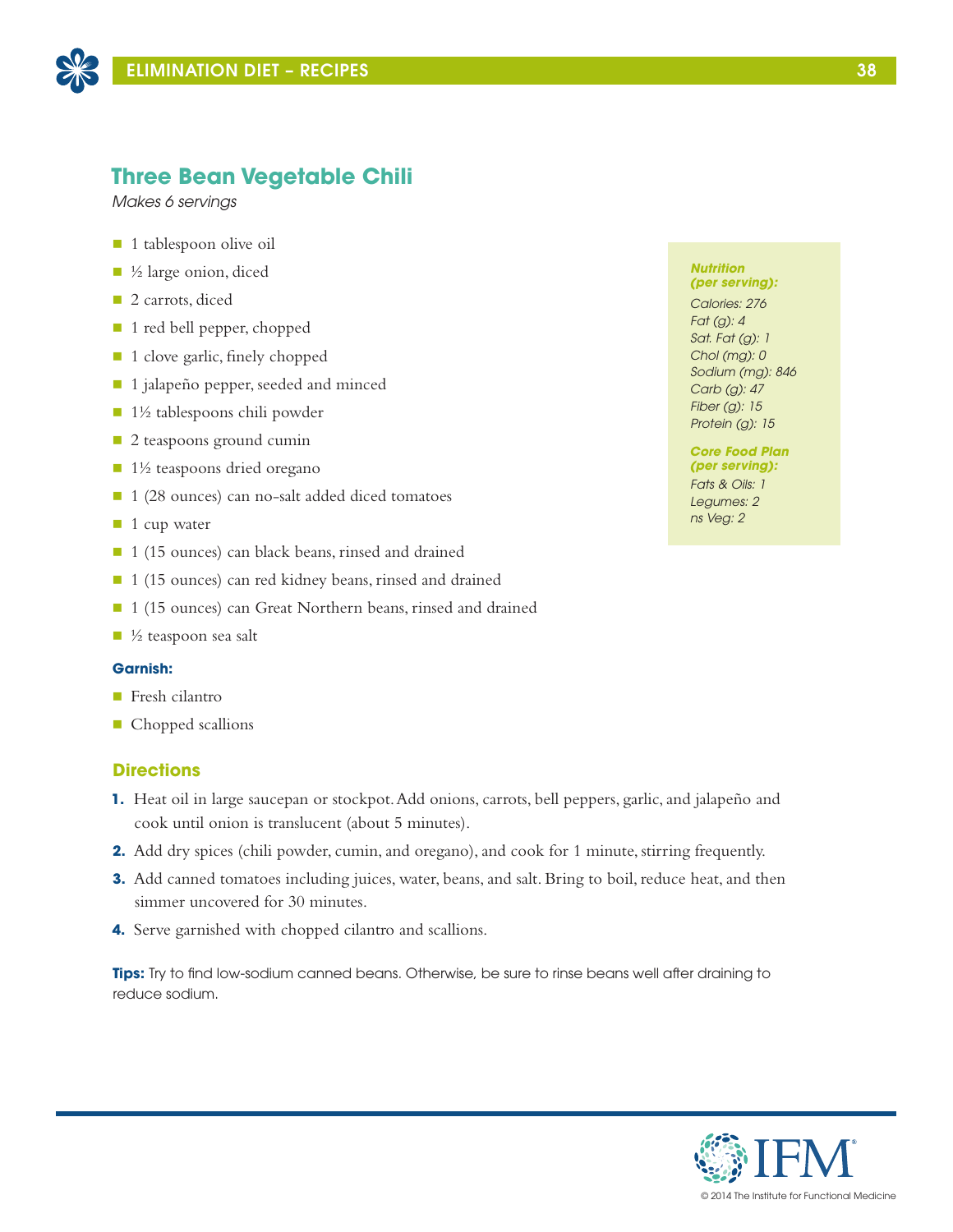

## **Walnut-Crusted Fish**

*Makes 4 servings*

- $\blacksquare$  4 (4 ounces each) flounder fillets
- $\blacksquare$  ¼ cup almond milk
- $\blacksquare$  1 cup finely chopped walnuts
- $\blacksquare$  ¼ teaspoon salt
- $\blacksquare$  ¼ teaspoon ground black pepper
- 1½ tablespoons extra virgin olive oil
- $\blacksquare$  1 tablespoon fresh lemon juice (juice of ½ lemon)
- $\blacksquare$  <sup>1</sup>/4 cup chopped fresh parsley for garnish

## **Directions**

- **1.** Rinse fish in cold water and pat dry with paper towel.
- **2.** Place the almond milk in a shallow bowl.
- **3.** Spread the chopped walnuts, salt, and pepper on a plate
- **4.** Dip the fish in the almond milk and then dredge in the walnut mixture, gently pressing the walnuts onto the fish to form the crust.
- **5.** Heat a large skillet on medium heat. Add olive oil, and then the fish. Cook for 3-4 minutes each side, until the fish is cooked through.
- **6.** Squeeze lemon juice over the top, then sprinkle with parsley.

**Tips:** Sole also works well in place of flounder.

### *Nutrition (per serving):*

*Calories: 343 Fat (g): 24 Sat. Fat (g): 2 Chol (mg): 54 Sodium (mg): 239 Carb (g): 5 Fiber (g): 2 Protein (g): 29*

*Core Food Plan (per serving):*

*Proteins: 3.5 Nuts & Seeds: 3.5*